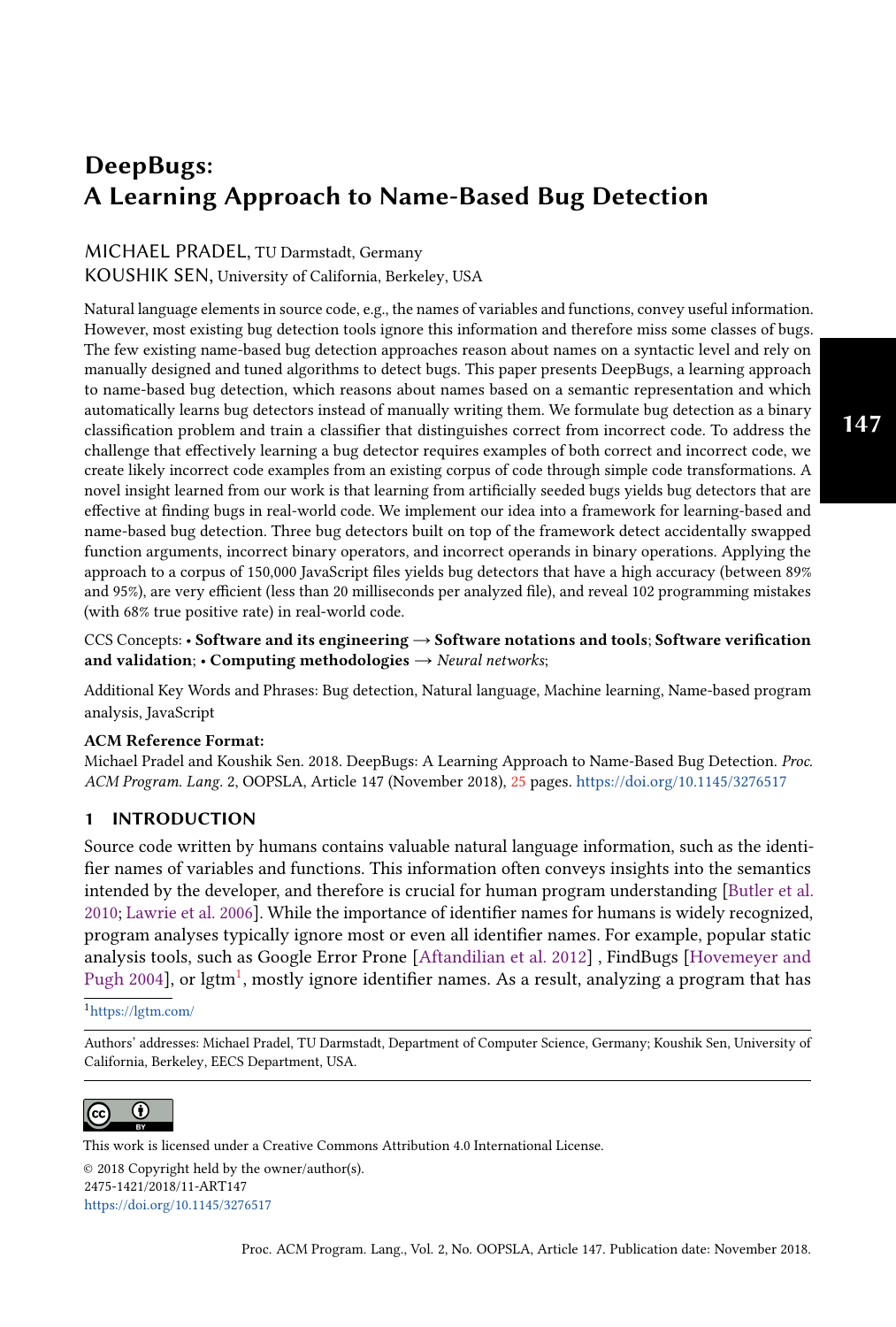<span id="page-1-0"></span>

| ID             | Buggy code                                                                                                                                                                                                                                                                                                                                                                   | Description                                                                                                                                                                                                               |
|----------------|------------------------------------------------------------------------------------------------------------------------------------------------------------------------------------------------------------------------------------------------------------------------------------------------------------------------------------------------------------------------------|---------------------------------------------------------------------------------------------------------------------------------------------------------------------------------------------------------------------------|
| 1              | browserSingleton.startPoller(100,<br>function(delay, fn) {<br>setTimeout(delay, fn);<br>$\}$ :                                                                                                                                                                                                                                                                               | The setTimeout function expects two<br>arguments: a callback function and<br>the number of milliseconds after<br>which to invoke the callback. The<br>code accidentally passes these argu-<br>ments in the inverse order. |
| $\mathfrak{D}$ | for $(j = 0; j <$ param.replace; $j++)$ {<br>if (param.replace[j].from === paramVal)<br>$paramVal = param.replace[j].to;$<br>}                                                                                                                                                                                                                                               | The header of the for-loop com-<br>pares the index variable j to<br>the array param.replace. Instead,<br>the code should compare j to<br>param.replace.length.                                                            |
| 3              | for(var $i = 0$ ; i <this.nr_of_multidelays; <math="">i++){<br/>// Invert the signal of every even multiDelay<br/>outputSamples = mixSampleBuffers(outputSamples,<br/>this.multiDelays[i].process(filteredSamples),<br/>2%i==0, this.NR_OF_MULTIDELAYS);<br/><math>1*</math> <math>1*</math> <math>1*</math> <math>1*</math> <math>1*</math><br/>}</this.nr_of_multidelays;> | The highlighted expression $2\%$ i==0<br>is supposed to alternate between<br>true and false while traversing the<br>loop. However, the code accidentally<br>swapped the operands and should in-<br>stead be $i\%2 == 0$ . |

Table 1. Examples of name-related bugs detected by DeepBugs.

meaningful identifiers chosen by human developers yields the same results as analyzing a variant of the program where identifiers are consistently replaced with arbitrary and meaningless names.

Ignoring identifier names causes existing bug detection tools to miss bugs that, in hindsight, may appear obvious to a human. Table [1](#page-1-0) gives three examples of such bugs. All three are from real-world code written in JavaScript, a language where identifiers are particularly important due to the lack of static types. Example 1 shows a bug in Angular.js where the developer accidentally passes two function arguments in the wrong order. The first expected argument is a callback function, but the second argument is called fn, an abbreviation for "function". Example 2 shows a bug in the Angular-UI-Router project where the developer compares two values of incompatible types with each other. In the absence of statically declared types, this inconsistency can be spotted based on the unusual combination of identifier names. Finally, Example 3 shows a bug in the DSP.js library where the developer accidentally swapped the operands of a binary operation inside a loop. A human might detect this bug knowing that i is a common name for a loop variable, which suggests that the code does not match the intended semantics. As illustrated by these examples, identifier names convey valuable information that can help to detect otherwise missed programming mistakes.

One reason why most program analyses, including bug detection tools, ignore identifier names is that reasoning about them is hard. Specifically, there are two challenges for a name-based bug detector. First, a name-based analysis must reason about the meaning of identifier names. As a form of natural language information, identifier names are inherently fuzzy and elude the precise reasoning that is otherwise common in program analysis. Second, given an understanding of the meaning of identifier names, an analysis must decide whether a given piece of code is correct or incorrect. To be practical as a bug detection tool, the second challenge must be addressed in a way that yields a reasonably low number of false positives while detecting actual bugs.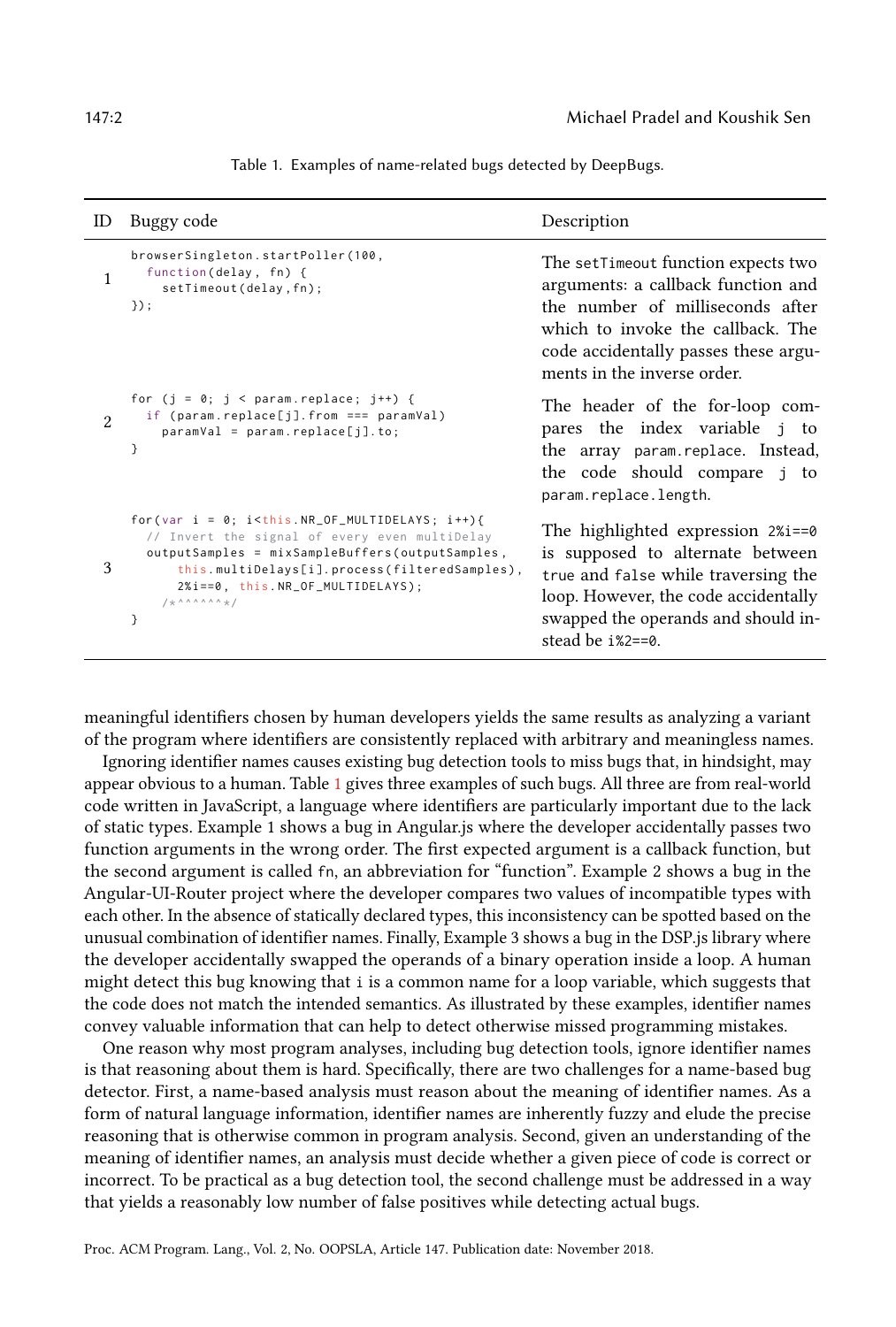Previous work on name-based bug detection [Høst and Østvold 2009; [Liu et al.](#page-23-0) [2016;](#page-23-0) [Pradel and](#page-23-1) [Gross 2011;](#page-23-1) [Rice et al.](#page-23-2) [2017\]](#page-23-2) addresses these challenges by lexically reasoning about identifiers and through manually designed algorithms. To reason about the meaning of identifiers, these approaches use lexical similarities of names as a proxy for semantic similarity. For example, the existing approaches may find length and len to be similar because they share a common substring, but miss the fact that length and count are semantically similar even though they are lexically different. To make decisions about programs, e.g., to report a piece of code as likely incorrect, existing name-based analyses rely on manually designed algorithms that use hard-coded patterns and carefully tuned heuristics. For example, a name-based analysis that has been recently deployed at Google [\[Rice et al.](#page-23-2) [2017\]](#page-23-2) comes with various heuristics to increase the number of detected bugs and to decrease the number of false positives. Designing and fine-tuning such heuristics imposes a significant human effort that is difficult to reuse across different analyses and different classes of bugs.

This paper tackles the problem of name-based bug detection with a machine learning-based approach. To address the problem of reasoning about the meaning of identifiers, we use a learned vector representation of identifiers. This representation, called embeddings, preserves semantic similarities, such as the fact that length and count are similar. Such embeddings have been successful for several natural language processing tasks and adopting them to source code is a natural choice for name-based bug detection. To address the problem of deciding whether a piece of code is likely correct or incorrect, we formulate the problem as binary classification and train a model to distinguish correct from incorrect code. Because the classifier is learned without human intervention, the approach does not rely on designing and tuning heuristics.

Effectively learning a classifier that distinguishes correct from incorrect code requires training data that consists of both correct and incorrect examples. Examples of correct code are easily available due to the huge amounts of existing code, based on the common assumption that most parts of most code are correct. In contrast, large amounts of code examples that are incorrect for a specific reason are much harder to find. In particular, manually obtaining a sufficiently large data set would require a human to label thousands of bugs. To address this problem, we generate large amounts of training data via simple program transformations that insert likely bugs into existing, supposedly correct code. An important insight of our work is that learning from such artificially generated training data yields a learned model that is effective at identifying real-world bugs.

We implement our ideas into an extensible framework, called DeepBugs, that supports different classes of name-related bugs. The framework extracts positive training examples from a code corpus, applies a simple transformation to also create large amounts of negative training examples, trains a model to distinguish these two, and finally uses the trained model for identifying mistakes in previously unseen code. We present three bug detectors based on DeepBugs that find accidentally swapped function arguments, incorrect binary operators, and incorrect operands in binary operations. Creating a new bug detector consists of two simple steps. First, provide a training data generator that extracts correct and incorrect code examples from a given corpus of code. Second, map each code example into a vector that the machine learning model learns to classify as correct or incorrect. For the second step, all bug detectors reuse the same embedding of identifier names, simplifying the task of creating a name-based bug detector.

Our approach differs from existing bug detectors that identify bugs as anomalies in a corpus of code [\[Engler et al.](#page-22-4) [2001;](#page-22-4) [Hangal and Lam 2002;](#page-22-5) [Monperrus et al.](#page-23-3) [2010\]](#page-23-3). These approaches infer information from existing code by learning only from correct examples and then flag any code as unusual that deviates from the norm. To reduce false positives, those approaches typically filter the detected anomalies based on manually designed heuristics. Instead, our approach learns from positive and negative examples, enabling the machine learning model to accurately distinguish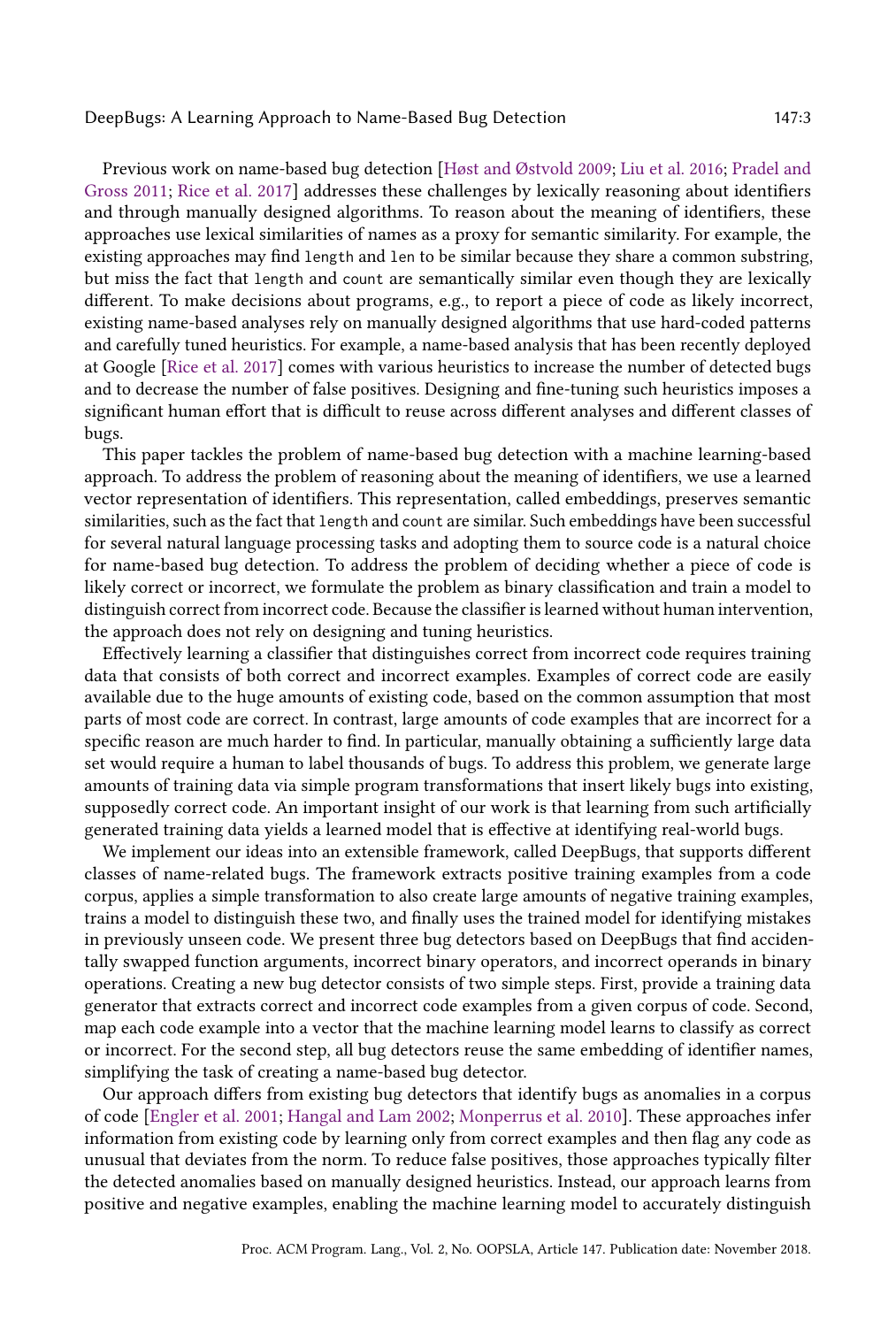these two classes. DeepBugs differs from existing work on name-based bug detection [\[Hùst and](#page-22-3) [Østvold 2009;](#page-22-3) [Liu et al.](#page-23-0) [2016;](#page-23-0) [Pradel and Gross 2011;](#page-23-1) [Rice et al.](#page-23-2) [2017\]](#page-23-2) by reasoning about identifiers based on a semantic representation, by learning bug detectors instead of manually writing them, and by considering two new name-related bug patterns on top of the previously considered swapped function arguments [\[Liu et al.](#page-23-0) [2016;](#page-23-0) [Pradel and Gross 2011;](#page-23-1) [Rice et al.](#page-23-2) [2017\]](#page-23-2). Finally, our work is the first on name-based bug detection for dynamically typed languages, where name-related bugs may remain unnoticed due to the lack of static type checking.

We evaluate DeepBugs and its three instantiations by learning from a corpus of 100,000 JavaScript files and by searching mistakes in another 50,000 JavaScript files. In total, the corpus amounts to 68 million lines of code. We find that the learned bug detectors have an accuracy between 89% and 95%, i.e., they are very effective at distinguishing correct from incorrect code. Manually inspecting a subset of the warnings reported by the bug detectors, we found 102 real-world bugs and code quality problems among 150 inspected. Even though we do not perform any manual tuning or filtering of warnings, the bug detectors have a reasonable precision of 68%, i.e., the majority of the reported warnings point to actual bugs.

In summary, this paper contributes the following:

- A learning approach to name-based bug detection, which differs from previous name-based bug detectors (i) by reasoning about identifier names based on a semantic representation, (ii) by learning bug detectors instead of manually writing them, (iii) by considering additional bug patterns, and (iv) by targeting a dynamically typed programming language.
- We formulate bug detection as a classification problem and present a framework to learn a classifier from examples of correct and incorrect code. To obtain large amounts of training data for both classes, we create training data through simple program transformations that yield likely incorrect code.
- We implement the idea into a general framework that can be instantiated into different kinds of name-based bug detectors. The framework is available as open-source, enabling others to build on our work, e.g., by adding further bug detectors:

### <https://github.com/michaelpradel/DeepBugs>

• We provide empirical evidence that the approach yields effective bug detectors that find various bugs in real-world JavaScript code.

# 2 A FRAMEWORK FOR LEARNING TO FIND NAME-RELATED BUGS

This section presents the DeepBugs framework for automatically creating name-based bug detectors via machine learning. The basic idea is to train a classifier to distinguish between code that is an instance of a name-related bug pattern and code that does not suffer from this bug pattern. By bug pattern, we informally mean a class of programming errors that are similar because they violate the same rule. For example, accidentally swapping the arguments passed to a function, calling the wrong API method, or using the wrong binary operator are bug patterns. Manually written bug checkers, such as FindBugs or Error Prone, are also based on bug patterns, each of which corresponds to a separately implemented analysis.

### 2.1 Overview

Given a corpus of code, creating and using a bug detector based on DeepBugs consists of several steps. Figure [1](#page-4-0) illustrates the process with a simple example.

(1) Extract and generate training data from the corpus. This step statically extracts positive, i.e., likely correct, code examples from the given corpus and generates negative, i.e., likely incorrect, code examples. Because we assume that most code in the corpus is correct, the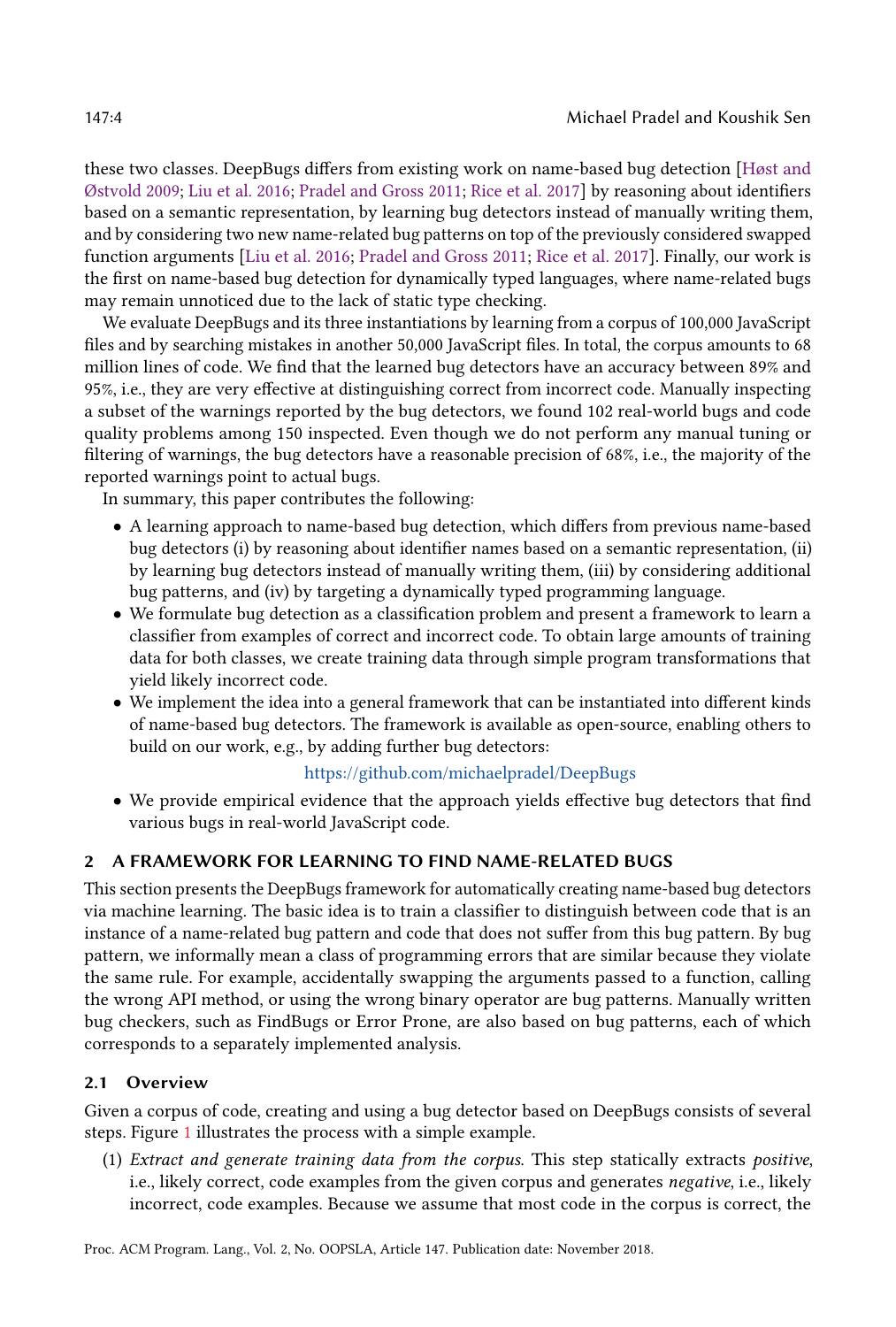<span id="page-4-0"></span>

Fig. 1. Overview of our approach.

extracted positive code examples are likely to not suffer from the particular bug pattern. To also create negative training examples, DeepBugs applies simple code transformations that are likely to introduce a bug. (Step 1 in Figure [1.](#page-4-0))

- (2) Represent code as vectors. This step translates each code example into a vector. To preserve semantic information conveyed by identifier names, we learn an embedding that maps identifiers to a semantic vector representation via a Word2Vec neural network [\[Mikolov et al.](#page-23-4) [2013b\]](#page-23-4). (Step 2 in Figure [1.](#page-4-0))
- (3) Train a model to distinguish correct and incorrect examples. Given two sets of code that contain positive and negative examples, respectively, this step trains a classifier to distinguish between the two kinds of examples. The classifier is a feedforward neural network. (Step 3 in Figure [1.](#page-4-0))
- (4) Predict bugs in previously unseen code. This step applies the classifier obtained in the previous step to predict whether a previously unseen piece of code suffers from the bug pattern. If the learned model classifies the code to be likely incorrect, the approach reports a warning to the developer. (Steps 4 to 6 in Figure [1.](#page-4-0))

The example in Figure [1](#page-4-0) illustrates these steps for a bug detector aimed at finding incorrectly ordered function arguments. In Step 6, the bug detector warns about a likely bug where the arguments y\_dim and x\_dim should be swapped. The reason that the approach can spot such bugs is that the trained classifier generalizes beyond the training data based on the semantic representation of identifiers. For the example, the representation encodes that width and x\_dim, as well as height and y\_dim, are pairwise semantically similar, enabling DeepBugs to detect the bug.

# 2.2 Generating Training Data

An important prerequisite for any learning-based approach is a sufficiently large amount of training data. In this work, we formulate the problem of bug detection as a binary classification task and address it via supervised learning. To effectively address this task, our approach relies on training data for both classes, i.e., examples of both correct and incorrect code. As observed by others [\[Bielik](#page-22-6) [et al.](#page-22-6) [2016;](#page-22-6) [Nguyen and Nguyen 2015;](#page-23-5) [Raychev et al.](#page-23-6) [2015\]](#page-23-6), the huge amount of existing code provides ample of examples of likely correct code. In contrast, it is non-trivial to obtain many examples of code that suffers from a particular bug pattern. One possible approach is to manually or semi-automatically search code repositories and bug trackers for examples of bugs that match a given bug pattern. However, scaling this approach to thousands or even millions of examples, as required for advanced machine learning, is extremely difficult.

Instead of relying on manual effort for creating training data, this work generates training data fully automatically from a given corpus of code. The key idea is to apply a simple code transformation  $\tau$  that transforms likely correct code extracted from the corpus into likely incorrect code. Section [3](#page-8-0) presents implementations of  $\tau$  that apply simple AST-based code transformations.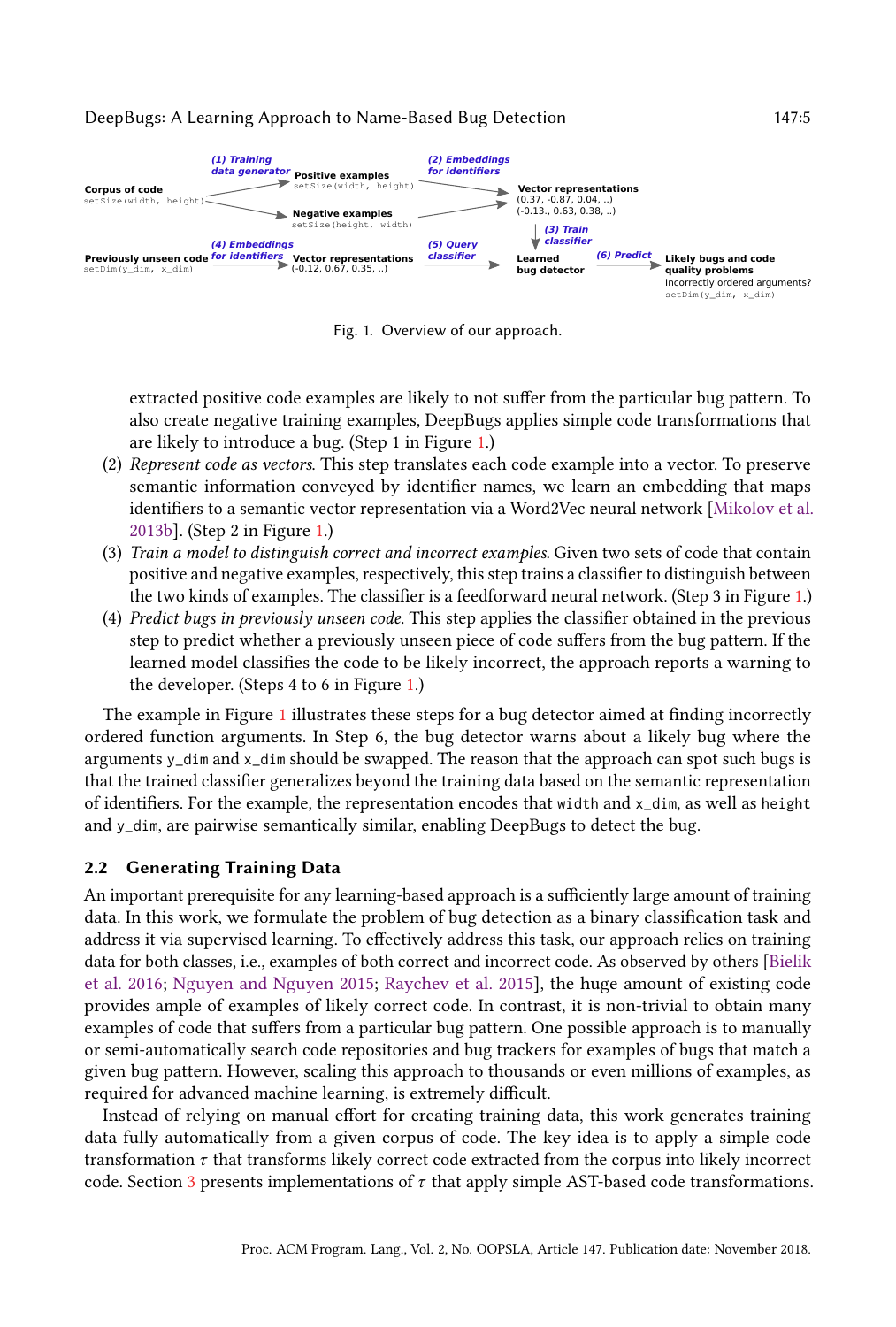<span id="page-5-0"></span>*Definition 2.1 (Training data generator).* Let  $C \subseteq L$  be a set of code in a programming language *L*. Given a piece of code *c* ∈ *C*, a training data generator *G* : *C* → (2<sup>*Cpos*</sup>, 2<sup>*Cneg*)</sup> creates two sets of code snippets  $C_{pos} \subseteq C$  and  $C_{neg} \subseteq L$ , which contain positive and negative training examples, respectively. The negative examples are created by applying transformation  $\tau : C \to C$  to each positive example:  $C_{neq} = \{c_{neq} \mid c_{neq} = \tau(c_{pos}) \forall c_{pos} \in C_{pos} \}$ 

By code snippet we mean a single expression, a single statement, or multiple related statements. Each code snippet contains enough information to determine whether it contains a bug. For example, a code snippet can be a call expression with two arguments, which enables a bug detector to decide whether the arguments are passed in the correct order.

There are various ways to implement a training data generator. For example, suppose the bugs of interest are accidentally swapped arguments of function calls. A training data generator for this bug pattern gathers positive examples by extracting all function calls that have at least two arguments and negative examples by permuting the order of these arguments of the function calls. Under the assumption that the given code is mostly correct, the original calls are likely correct, whereas changing the order of arguments is likely to provide an incorrect call.

Our idea of artificially creating likely incorrect code relates to mutation testing [\[Jia and Harman](#page-22-7) [2011\]](#page-22-7) and to work on artificially introducing security vulnerabilities [\[Dolan-Gavitt et al.](#page-22-8) [2016;](#page-22-8) [Pewny and Holz 2016\]](#page-23-7). These existing techniques are intended for evaluating the effectiveness of test suites and of vulnerability detection tools, respectively. Our work differs by creating likely incorrect code for a different purpose, training a machine learning model, and by considering bug patterns that are amenable to name-based bug detection.

### <span id="page-5-1"></span>2.3 Embeddings for Identifiers and Literals

As machine learning relies on vector representations of the analyzed data, to learn a bug detector, we require vector representations of code snippets. An important challenge for a name-based bug detector, is to reason about identifier names, which are natural language information and therefore inherently difficult to understand for a computer. Our goal is to distinguish semantically similar identifiers from dissimilar ones. For example, the bug detector that searches for swapped arguments may learn from examples such as done(error, result) that done(res, err) is likely to be wrong, because error  $\approx$  err and result  $\approx$  res, where  $\approx$  refers to semantic similarity. In contrast, seq and sequoia are semantically dissimilar because they refer to different concepts, even though they share a common prefix of characters. As illustrated by these examples, semantic similarity does not always correspond to lexical similarity, as considered by prior work [\[Liu et al.](#page-23-0) [2016;](#page-23-0) [Pradel](#page-23-1) [and Gross 2011;](#page-23-1) [Rice et al.](#page-23-2) [2017\]](#page-23-2), and may even exist cross type boundaries. To enable a machine learning-based bug detector to reason about identifiers and their semantic similarities, we require a representation of identifiers that preserves these semantic similarities.

In addition to identifiers, we also consider literals in code, such as true and 23, because they also convey relevant semantic information that can help to detect bugs. For example, true and 1 are similar (in JavaScript, at least) because both evaluate to true when being used in a conditional. To simplify the presentation, we say "identifier" to denote both identifiers and literals. Our implementation disambiguates tokens that represent identifiers and literals from each other and from language keywords by prepending the former with "ID:" and the latter with "LIT:".

DeepBugs reasons about identifiers by automatically learning a vector representation, called embeddings, for each identifier based on a corpus of code:

Definition 2.2 (Embeddings). The embeddings are a map  $E: I \to \mathbb{R}^e$  that assigns to each identifier in the set  $I$  of identifiers a real-valued vector in an  $e$ -dimensional space.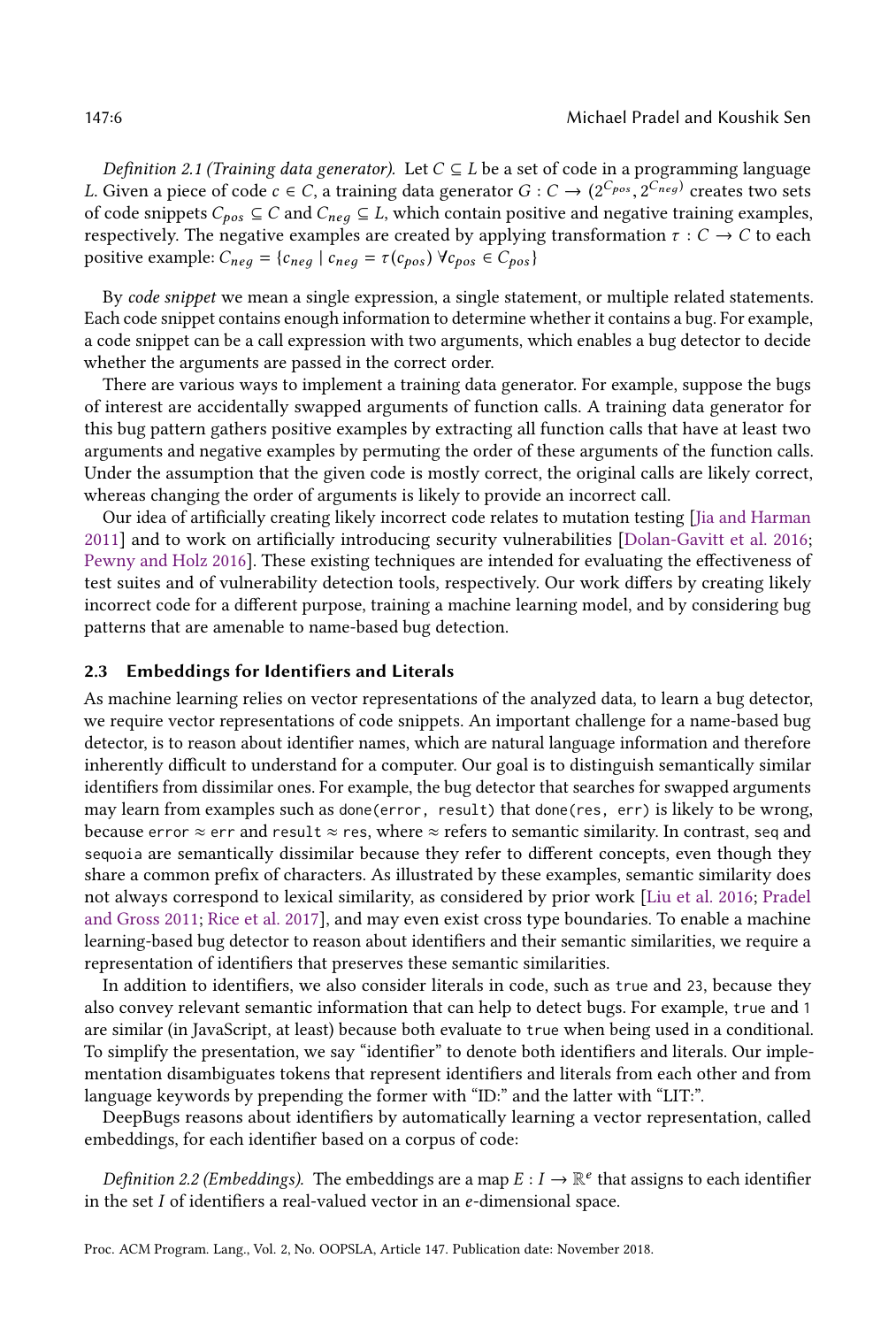A naïve representation is a local, or one-hot, encoding, where  $e = |I|$  and where each vector returned by E contains only zeros except for a single element that is set to one and that represents the specific identifier. Such a local representation fails to provide two important properties. First, to enable efficient learning, we require an embedding that stores many identifiers in relatively short vectors. Second, to enable DeepBugs to generalize across non-identical but semantically similar identifiers, we require an embedding that assigns a similar vector to semantically similar identifiers.

Instead of a local embedding, we use a distributed embedding, where the information about an identifier is distributed across all elements of the vector returned by  $E$ . Our distributed embedding is inspired by word embeddings for natural languages, specifically by Word2Vec [\[Mikolov et al.](#page-23-8) [2013a\]](#page-23-8). The basic idea of Word2Vec is that the meaning of a word can be derived from the various contexts in which this word is used. In natural languages, the context of an occurrence of a word in a sequence of words is the window of words preceding and succeeding the word.

We adapt this idea to source code by viewing code as a sequence of tokens and by defining the context of the occurrence of an identifier as its immediately preceding and succeeding tokens. Given a sequence of tokens  $t_1, ..., t_i, ..., t_k$ , where  $t_i$  is an identifier, the approach considers a window of *w* tokens around  $t_i$ , containing the  $\frac{w}{2}$  tokens before  $t_i$  and the  $\frac{w}{2}$  tokens after  $t_i$ . As a default, we choose  $w = 20$  in our experiments.

We use the CBOW variant of Word2Vec [\[Mikolov et al.](#page-23-8) [2013a\]](#page-23-8), which trains a neural network that predicts a token from its surrounding tokens. To achieve this goal, the network feeds the given information through a hidden layer of size  $e$ , from which the token is predicted. We use  $e = 200$  for our experiments. Once trained, the network has learned a semantics-preserving representation of each identifier, and we use this representation as the embedding  $E$  of the identifier.

For efficiency during training, we limit the vocabulary V of tokens, including identifiers and literals, to  $|V| = 10,000$  by discarding the least frequent tokens. To represent tokens beyond V, we use a placeholder "unknown". Section [5.7](#page-18-0) shows that this way of bounding the vocabulary size covers the vast majority of all occurrences of identifiers and literals.

#### <span id="page-6-1"></span>2.4 Vector Representations of Positive and Negative Code Examples

Given code snippets extracted from a corpus, our approach uses the embeddings for identifiers to represent each snippet as a vector suitable for learning:

<span id="page-6-0"></span>Definition 2.3 (Code representation). Given a code snippet  $c \in C$ , its code representation  $v \in \mathbb{R}^n$ is an n-dimensional real-valued vector that contains the embeddings of all identifiers in c.

Each bug detector built on top of the DeepBugs framework chooses a code representation suitable for the specific kind of code snippet (explained in detail in Section [3\)](#page-8-0). For example, to detect bugs related to function arguments, the code representation may contain the embeddings of the function name and the arguments.

All bug detectors share the same technique for extracting names of expressions. Given an AST node *n* that represents an expression, we extract  $name(n)$  as follows:

- If  $n$  is an identifier, return its name.
- If  $n$  is a literal, return a string representation of its value.
- If  $n$  is a this expression, return "this".
- If *n* is an update expression that increments or decrements *x*, return *name*(*x*).
- If  $n$  is a member expression *base.prop* that accesses a property, return  $name(prop)$ .
- If *n* is a member expression  $base[k]$  that accesses an array element, return *name*(*base*).
- If  $n$  is a call expression *base.callee*(..), return  $name(callee)$ .
- For any other AST node n, do not extract its name.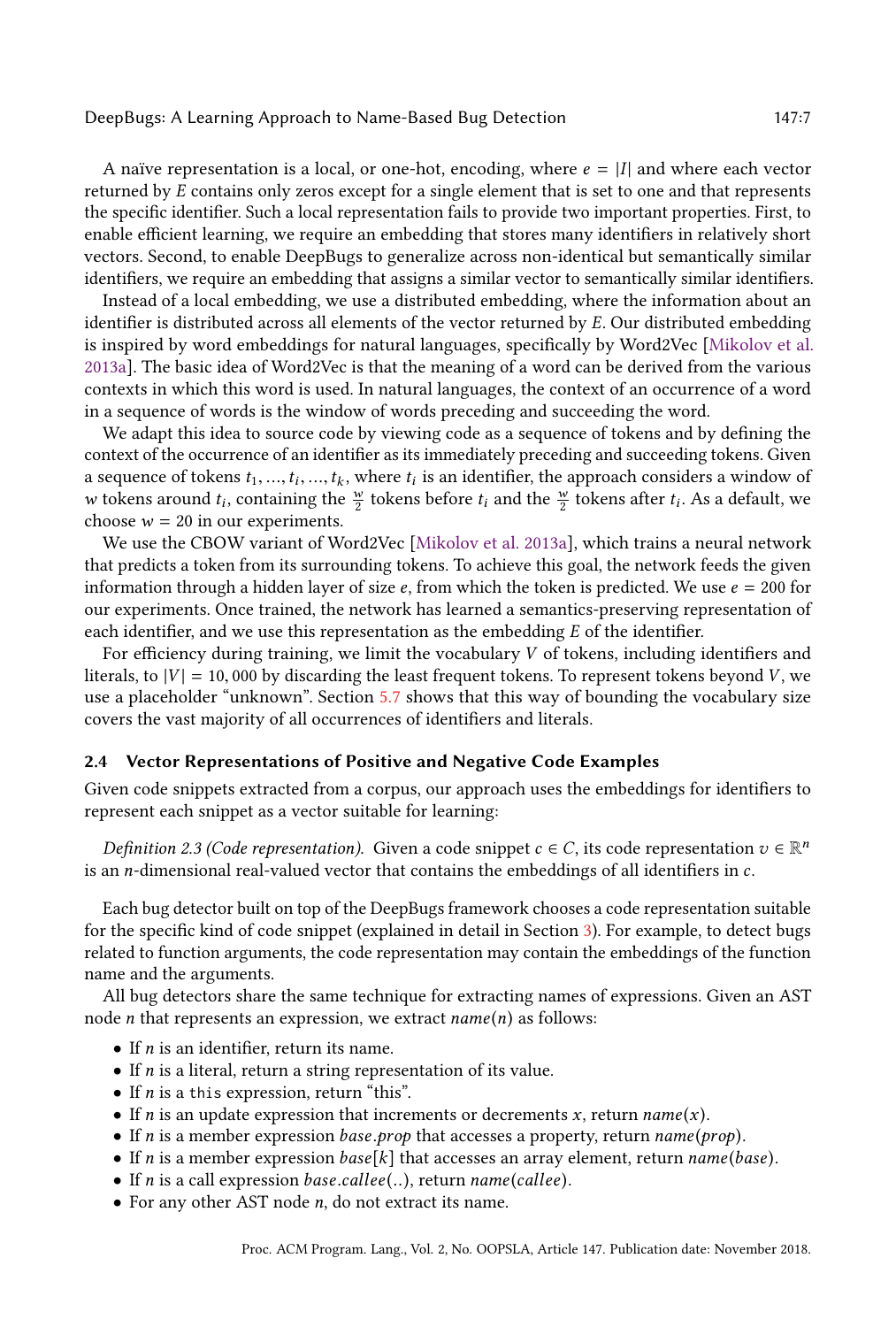|                        | Expression Extracted name |  |  |
|------------------------|---------------------------|--|--|
| list                   | <b>ID:list</b>            |  |  |
| つろ                     | LIT:23                    |  |  |
| this                   | LIT:this                  |  |  |
| $i++$                  | $ID:$ i                   |  |  |
| myObject.prop          | ID:prop                   |  |  |
| myArray[5]             | ID:myArray                |  |  |
| nextElement()          | ID:nextElement            |  |  |
| $db.addallNames()$ [3] | <b>ID:allNames</b>        |  |  |

<span id="page-7-0"></span>Table 2. Examples of identifier names and literals extracted for name-based bug detectors.

Table [2](#page-7-0) gives examples of names extracted from JavaScript expressions. We use the prefixes "ID:" and "LIT:" to distinguish identifiers and literals. The extraction technique is similar to that used in manually created name-based bug detectors [\[Liu et al.](#page-23-0) [2016;](#page-23-0) [Pradel and Gross 2011;](#page-23-1) [Rice et al.](#page-23-2) [2017\]](#page-23-2), but omits heuristics to make the extracted name suitable for a lexical comparison of names. For example, existing techniques remove common prefixes, such as get to increase the lexical similarity between, e.g., getNames and names. Instead, DeepBugs identifies semantic similarities of names through learned embeddings.

### 2.5 Training and Querying a Bug Detector

Based on the vector representation of code snippets, a bug detector is a model that distinguishes between vectors that correspond to correct and incorrect code examples, respectively.

Definition 2.4 (Bug detector). A bug detector D is a binary classifier  $D: C \rightarrow [0, 1]$  that predicts the probability that a code snippet  $c \in C$  is an instance of a particular bug pattern.

Training a bug detector consists of two steps. At first, DeepBugs computes for each positive example  $c_{pos} \in C_{pos}$  its vector representation  $v_{pos} \in \mathbb{R}^n$ , which yields a set  $V_{pos}$  of vectors. Likewise, the approach computes the set  $V_{\text{neg}}$  from the negative examples  $c_{\text{neg}} \in C_{\text{neg}}$ . Then, we train the bug detector D in a supervised manner by providing two kinds of input-output pairs:  $(v_{pos}, 0)$  and  $(v_{nea}, 1)$ . The output of the learned model can be interpreted as the probability that the given code snippet is incorrect. That is, the model is trained to predict that positive code examples are correct and that negative code examples are incorrect.

In principle, a bug detector can be implemented by any classification technique. We use a feedforward neural network with an input layer of a size that depends on the code representation provided by the specific bug detector, a single hidden layer of size 200, and an output layer with a single element that represents the probability computed by D. We apply a dropout of 0.2 to the input layer and the hidden layer. As the loss function, we use binary cross-entropy and train the network with the RMSprop optimizer for 10 epochs with batch size 100.

Given a sufficiently large set of training data, the bug detector will generalize beyond the training examples and one can query it with previously unseen code. To this end, DeepBugs extracts code snippets  $C_{new}$  in the same way as extracting the positive training data. For example, for a bug detector that identifies swapped function arguments, the approach extracts all function calls including their unmodified arguments. Next, DeepBugs computes the vector representation of each example  $c_{new} \in C_{new}$ , which yields a set  $V_{new}$ . Finally, we query the trained bug detector D with every  $v_{new} \in V_{new}$  and obtain for each code snippet a prediction of the probability that it is incorrect. To report warnings about bugs to a developer, DeepBugs ranks all warnings by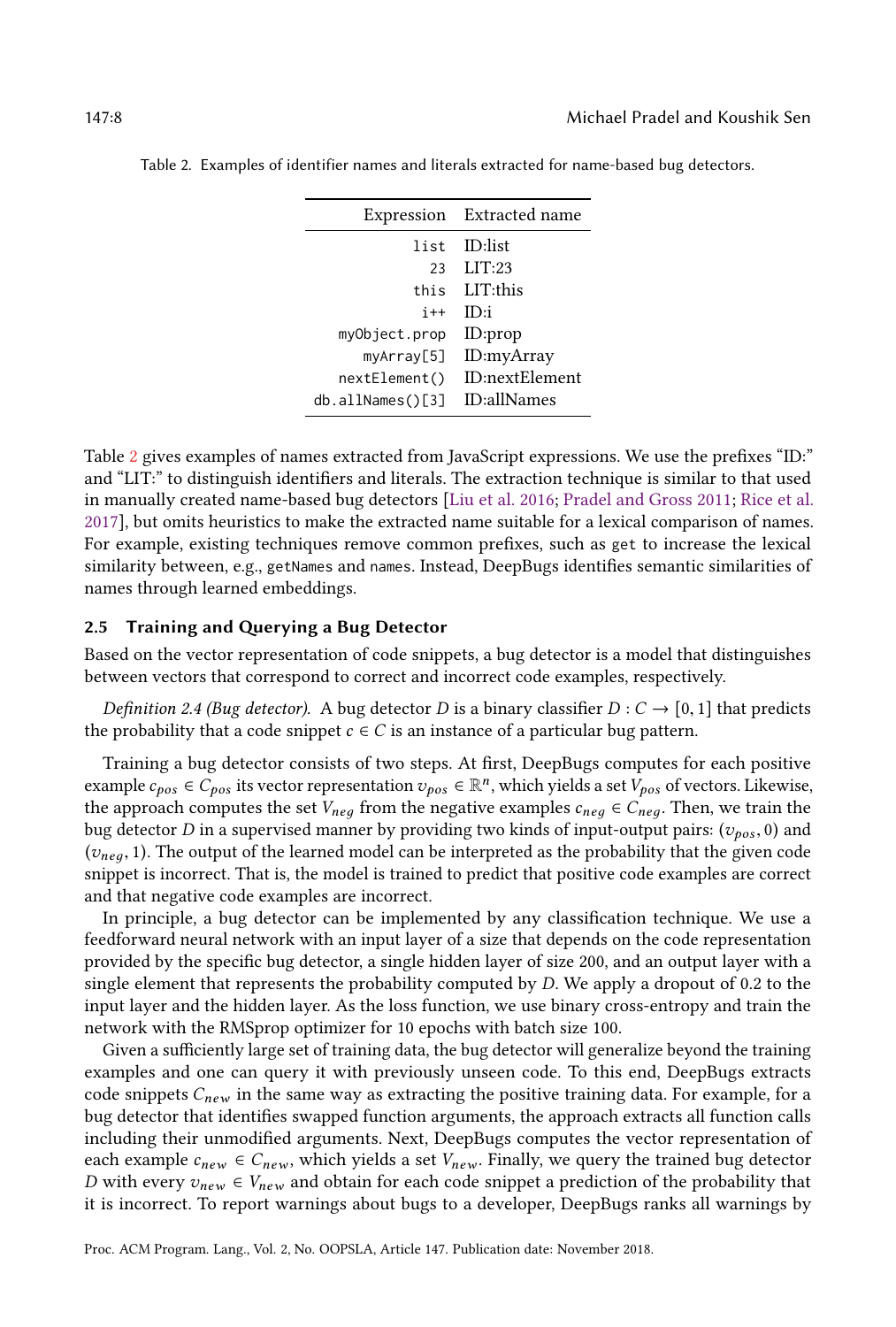the predicted probability in descending order. In addition, one can control the overall number of warnings by omitting all warnings with a probability below a configurable threshold.

It is important to note that bug detectors built with DeepBugs do not require any heuristics or manually designed filters of warnings, as commonly used in existing name-based bug detectors [\[Liu](#page-23-0) [et al.](#page-23-0) [2016;](#page-23-0) [Pradel and Gross 2011;](#page-23-1) [Rice et al.](#page-23-2) [2017\]](#page-23-2). For example, the start-of-the-art bug detector to detect accidentally swapped function arguments relies on a hard-coded list of function names for which swapping the arguments is expected, such as flip, transpose, or reverse [\[Rice et al.](#page-23-2) [2017\]](#page-23-2). Instead of hard-coding such heuristics, which is time-consuming and likely incomplete, learned name-based bug detectors infer these kinds of exceptions from the training data.

# <span id="page-8-0"></span>3 NAME-BASED BUG DETECTORS

This section presents three examples of name-based bug detectors built on top of the DeepBugs framework. The bug detectors address a diverse set of programming mistakes: accidentally swapped function arguments, incorrect binary operators, and incorrect operands in binary expressions. While the first bug pattern has been the target of previous work for statically typed languages [\[Liu et al.](#page-23-0) [2016;](#page-23-0) [Pradel and Gross 2011;](#page-23-1) [Rice et al.](#page-23-2) [2017\]](#page-23-2), we are not aware of a name-based bug detector for the other two bug patterns. Implementing new bug detectors is straightforward, and we envision future work to create more instances of our framework, e.g., based on bug patterns mined from version histories [\[Brown et al. 2017;](#page-22-9) [Hanam et al. 2016\]](#page-22-10).

Each bug detector consists of two simple ingredients.

- Training data generator. A training data generator that traverses the code corpus and extracts positive and negative code examples for the particular bug pattern based on a code transformation (Definition [2.1\)](#page-5-0). We find a simple AST-based traversal and transformation to be sufficient for all studied bug patterns.
- Code representation. A mapping of each code example into a vector that the machine learning model learns to classify as either benign or buggy (Definition [2.3\)](#page-6-0). All bug detectors presented here build on the same embeddings of identifier names, allowing us to amortize the one-time effort of learning an embedding across different bug detectors.

Given these two ingredients and a corpus of training code, our framework learns a bug detector that identifies programming mistakes in previously unseen code.

The remainder of this section presents three bug detectors build on top of DeepBugs.

### 3.1 Swapped Function Arguments

The first bug detector addresses accidentally swapped arguments. This kind of mistake can occur both in statically typed and dynamically typed languages. For statically typed languages, this kind of bug occurs for methods that accept multiple equally typed arguments. For dynamically typed languages, the problem is potentially more widespread because all calls that pass two or more arguments are susceptible to the mistake due to the lack of static type checking. Example 1 in Table [1](#page-1-0) shows a real-world example of this bug pattern.

Training Data Generator. To create training examples from given code, the approach traverses the AST of each file in the code corpus and visits each call site that has two or more arguments. For each such call site, the approach extracts the following information:

- The name  $n_{callee}$  of the called function.
- The names  $n_{arg1}$  and  $n_{arg2}$  of the first and second argument.
- The name  $n_{base}$  of the base object if the call is a method call, or an empty string otherwise.
- For arguments that are literals, the types  $t_{arg1}$  and  $t_{arg2}$  of the first and second argument, or empty strings if the arguments are values other than literals.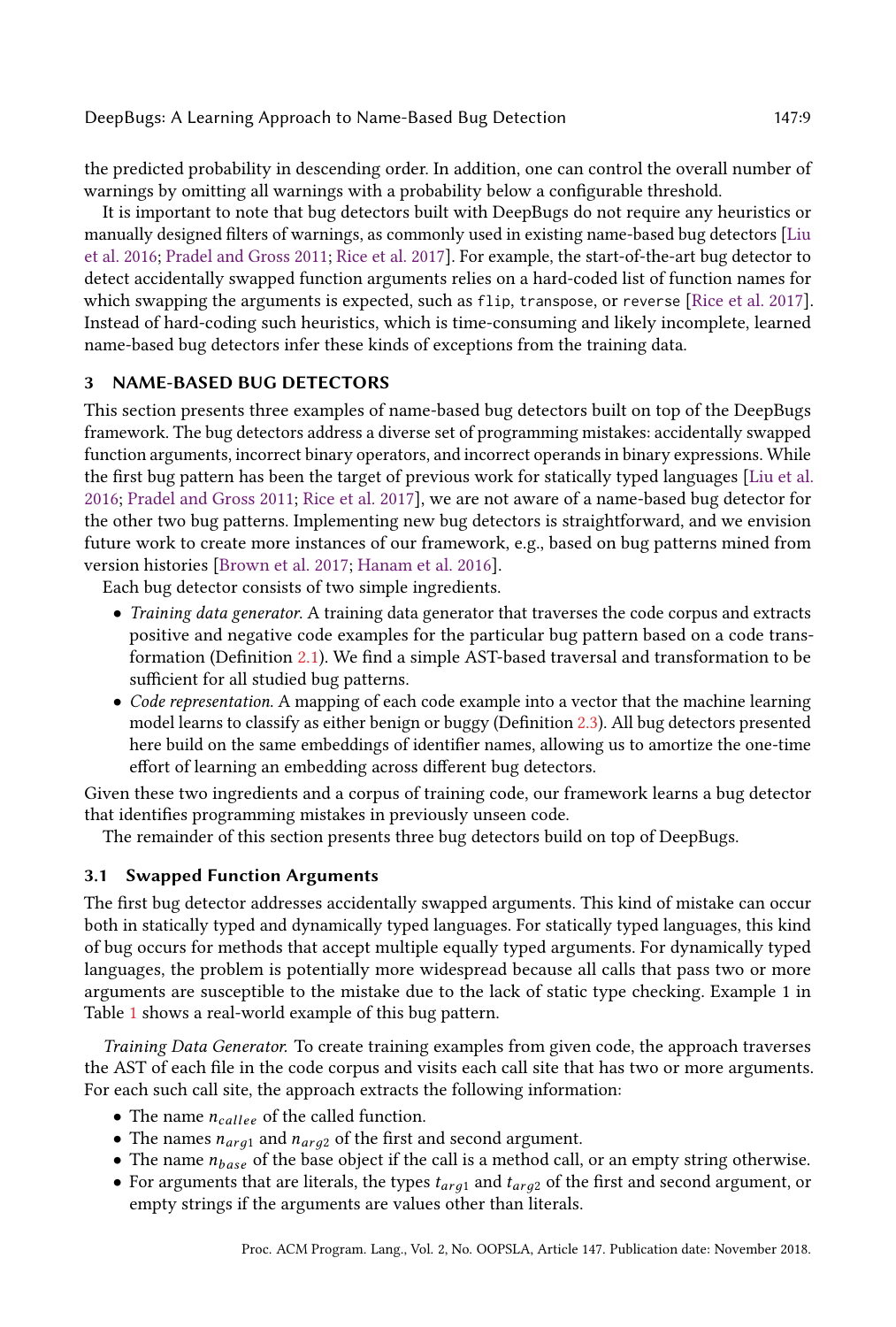• The names  $n_{param1}$  and  $n_{param2}$  of the formal parameters of the called function, or empty strings if unavailable.

All names are extracted using the name function defined in Section [2.4.](#page-6-1) Type information is used only for literals because JavaScript is a dynamically typed language. The extracted types correspond to the built-in types of JavaScript (more specifically, ECMAScript 5 [\[ECMA 2011\]](#page-22-11)): "string", e.g., for a literal "abc", "number", e.g., for a literal 23, "boolean" for the literals true and false, "RegExp" for regular expression literals, and "null" for null. An addition, we consider undefined values to have type "undefined". This information is available only for a small subset of all code locations analyzed by DeepBugs. For example, among all calls analyzed for swapped arguments, only 18% have a known type for one and only 4% have a known type for both arguments. To obtain the names of the formal parameters of the called function, we resolve function calls heuristically, as sound static call resolution is non-trivial in JavaScript. If either  $n_{callee}$ ,  $n_{aral}$ , or  $n_{aral}$  are unavailable, e.g., because the name function cannot extract the name of a complex expression, then the approach ignores this call site.

From the extracted information, the training data generator creates for each call site a positive example

$$
x_{pos} = (n_{base}, n_{called}, n_{arg1}, n_{arg2}, t_{arg1}, t_{arg2}, n_{param1}, n_{param2})
$$

and a negative example

$$
x_{neg} = (n_{base}, n_{called}, n_{arg2}, n_{arg1}, t_{arg2}, t_{arg1}, n_{param1}, n_{param2}).
$$

That is, to create the negative example, we simply swap the arguments w.r.t. the order in the original code.

Code representation. To enable DeepBugs to learn from the positive and negative examples, we transform  $x_{pos}$  and  $x_{neg}$  from tuples of strings into vectors. To this end, the approach represents each string in the tuple  $x_{pos}$  or  $x_{neg}$  as a vector. Each name *n* is represented as  $E(n)$ , where *E* is the learned embedding from Section [2.3.](#page-5-1) To represent type names as vectors, we define a function T that maps each built-in type in JavaScript to a randomly chosen binary vector of length 5. For example, the type "string" may be represented by a vector  $T(\text{string}) = [0, 1, 1, 0, 0]$ , whereas the type "number" may be represented by a vector  $T$ (number) = [1, 0, 1, 1, 0]. Finally, based on the vector representation of each element in the tuple  $x_{pos}$  or  $x_{neg}$ , we compute the code representation for  $x_{pos}$  or  $x_{neg}$  as the concatenation the individual vectors.

### <span id="page-9-0"></span>3.2 Wrong Binary Operator

The next two bug detectors address mistakes related to binary operations. At first, we consider code that accidentally uses the wrong binary operator, e.g.,  $i \le$  length instead of  $i \le$  length. Such mistakes are hard to find, especially in a dynamically typed language, but identifier names can provide valuable hints when search these mistakes.

Training Data Generator. The training data generator traverses the AST of each file in the code corpus and extracts the following information from each binary operation:

- The names  $n_{left}$  and  $n_{right}$  of the left and right operand.
- The operator *op* of the binary operation.
- The types  $t_{left}$  and  $t_{right}$  of the left and right operand if they are literals, or empty strings otherwise.
- The kind of AST node  $k_{parent}$  and  $k_{grand}$  of the parent and grand-parent nodes of the AST node that represents the binary operation.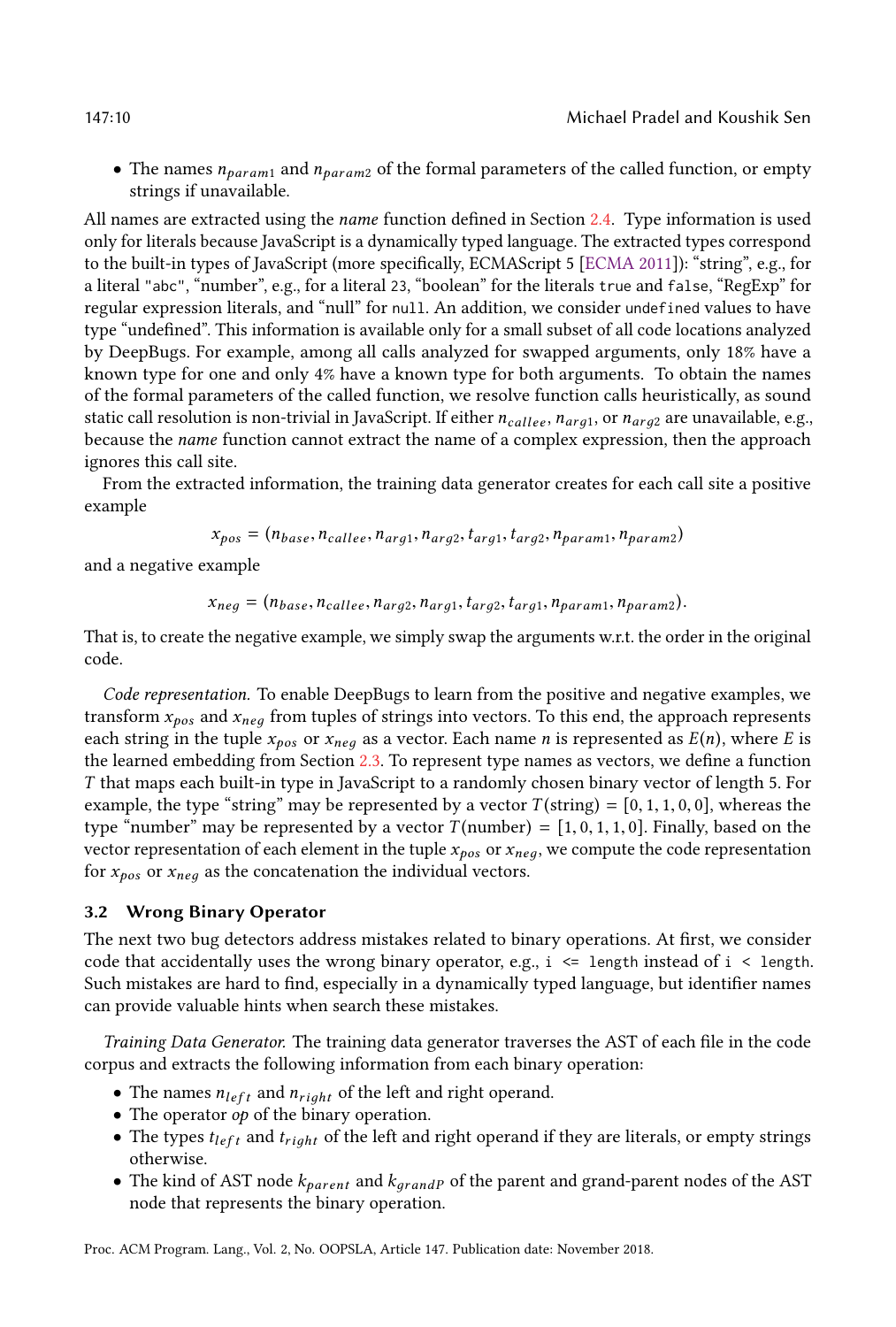We extract the (grand-)parent nodes to provide some context about the binary operation to Deep-Bugs, e.g., whether the operation is part of a conditional or an assignment. If either  $n_{left}$  or  $n_{riath}$ are unavailable, then we ignore the binary operation.

From the extracted information, the approach creates a positive and a negative example:

$$
x_{pos} = (n_{left}, n_{right}, op, t_{left}, t_{right}, k_{parent}, k_{grandP})
$$
  

$$
x_{neg} = (n_{left}, n_{right}, op', t_{left}, t_{right}, k_{parent}, k_{grandP})
$$

The operator  $op' \neq op$  is a randomly selected binary operator different from the original operator. For example, given a binary expression  $i \le$  length, the approach may create a negative example i < length or i % length, which is likely to create incorrect code.

Code representation. Similar to the above bug detector, we create a vector representation of each positive and negative example by mapping each string in the tuple to a vector and by concatenating the resulting vectors. To map a kind of AST node  $k$  to a vector, we use a map  $K$  that assigns to each kind of AST node in JavaScript a randomly chosen binary vector of length 8.

### 3.3 Wrong Operand in Binary Operation

The final bug detector addresses code that accidentally uses an incorrect operand in a binary operation. The intuition is that identifier names help to decide whether an operand fits another given operand and a given binary operator. For example, the bug detector may identify the x operand in height - x as possibly buggy because the operation was intended to be height - y.

Training Data Generator. The training data generator extracts the same information as in Section [3.2,](#page-9-0) and then replaces one of the operands with a randomly selected alternative. That is, the positive example is

 $x_{pos} = (n_{left}, n_{right}, op, t_{left}, t_{right}, k_{parent}, k_{grandP})$ 

whereas the negative example is either

 $x_{neg} = (n'_{left}, n_{right}, op, t'_{left}, t_{right}, k_{parent}, k_{grandP})$ 

or

$$
x_{neg} = (n_{left}, n'_{right}, op, t_{left}, t'_{right}, k_{parent}, k_{grandP}).
$$

The name and type  $n'_{left}$  and  $t'_{left}$  (or  $n'_{right}$  and  $t'_{right}$ ) are different from those in the positive example. To create negative examples that a programmer might also create by accident, we use alternative operands that occur in the same file as the binary operation. For example, given bits << 2, the approach may transform it into a negative example bits << next, which is likely to yield incorrect code.

Code representation. The vector representation of the positive and negative examples is the same as in Section [3.2.](#page-9-0)

# 4 IMPLEMENTATION

The code extraction and generation of training examples is implemented as simple AST traversals based on the Acorn JavaScript parser.<sup>[2](#page-10-0)</sup> The training data generator writes all extracted data into text files. These files are then read by the implementation of the bug detector, which builds upon the TensorFlow and Keras frameworks for deep learning.<sup>[3](#page-10-1)</sup> The large majority of our implementation is

<span id="page-10-0"></span><sup>2</sup><https://github.com/ternjs/acorn>

<span id="page-10-1"></span><sup>3</sup><https://www.tensorflow.org/> and <https://keras.io/>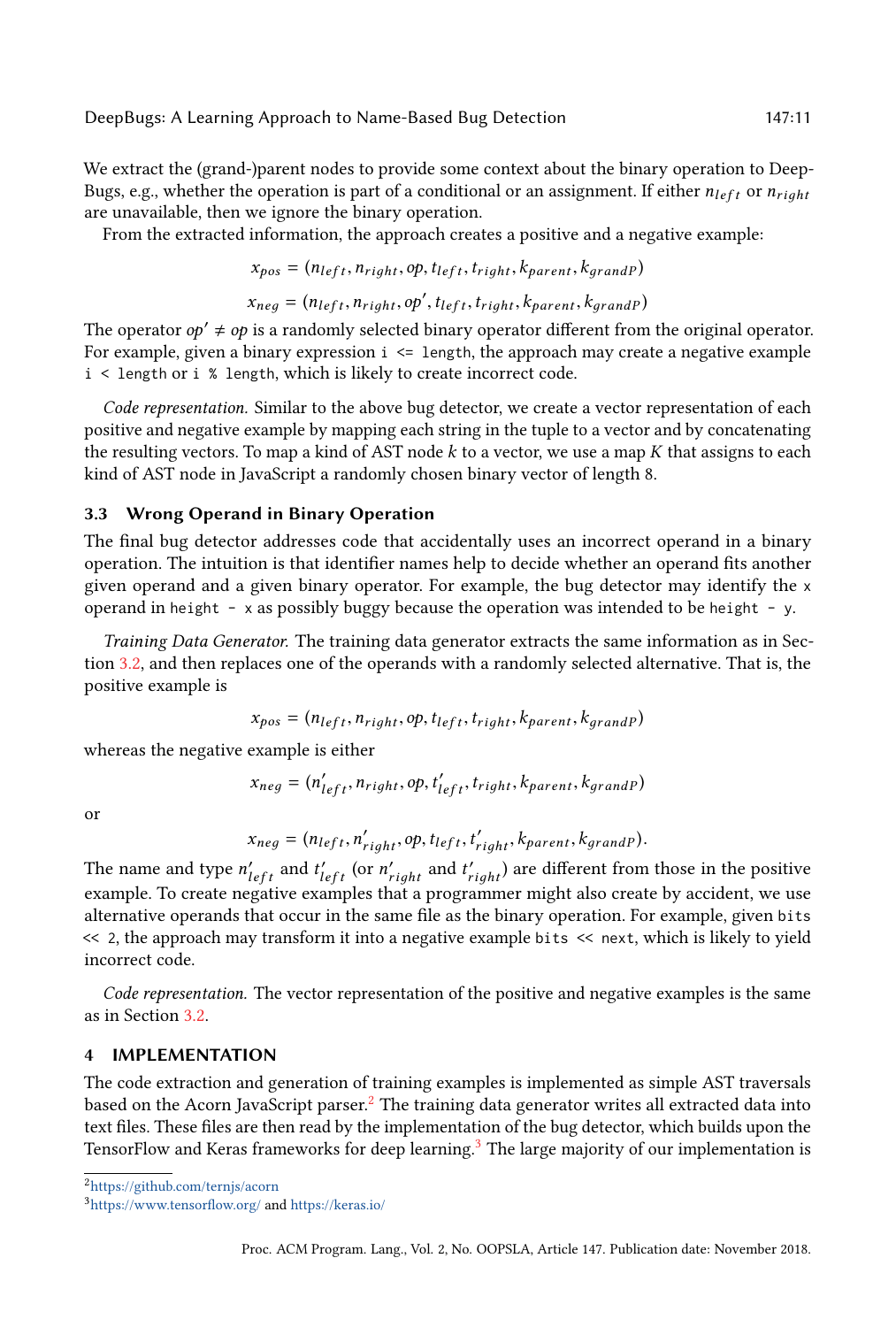| Bug detector<br>Examples                   |                        |                      |
|--------------------------------------------|------------------------|----------------------|
|                                            | Training               | Validation           |
| Swapped arguments<br>Wrong binary operator | 1,450,932<br>4,901,356 | 739,188<br>2,322,190 |
| Wrong binary operand                       | 4,899,206              | 2,321,586            |

<span id="page-11-0"></span>Table 3. Statistics on extraction and generation of training data.

in the generic framework, whereas the individual bug detectors are implemented in about 100 lines of code each.

# 5 EVALUATION

We evaluate DeepBugs by applying it to a large corpus of JavaScript code. Our main research questions are:

- How effective is the approach at distinguishing correct from incorrect code?
- Does the approach find bugs in production JavaScript code?
- How long does it take to train a model and, once a model has been trained, to predict bugs?
- How useful are the learned embeddings of identifiers compared to a simpler vector representation?

# 5.1 Experimental Setup

As a corpus of code, we use 150,000 JavaScript files provided by the authors of earlier work [\[Raychev](#page-23-9) [et al.](#page-23-9) [2016b\]](#page-23-9). The corpus contains files collected from various open-source projects and has been cleaned by removing duplicate files. In total, the corpus contains 68.6 million lines of code. We use 100,000 files for training and the remaining 50,000 files for validation. For learning the embeddings and for determining the top 10,000 identifiers that are part of our vocabulary, we use only the training files. The split of the corpus into training and validation data is the same as in earlier work [\[Raychev et al.](#page-23-9) [2016b\]](#page-23-9). It ensures that the two sets of files are disjoint, but not that the projects that the files come from are disjoint. All experiments are performed on a single machine with 48 Intel Xeon E5-2650 CPU cores, 64GB of memory, and a single NVIDIA Tesla P100 GPU.

# 5.2 Extraction and Generation of Training Data

Table [3](#page-11-0) summarizes the training and validation data that DeepBugs extracts and generates for the three bug detectors. Each bug detector learns from several millions of examples, which is sufficient for effective learning. Half of the examples are positive and negative code examples, respectively. Manually creating this amount of training data, including negative examples, would be impractical, showing the benefit of our automated data generation approach.

# <span id="page-11-1"></span>5.3 Warnings in Real-World Code

To evaluate the effectiveness of bug detectors built with DeepBugs, we conduct two sets of experiments. First, reported in the following, we apply the bug detectors to unmodified real-world code and manually inspect the reported warnings to assess the precision of the learned bug detectors. Second, reported in Section [5.4,](#page-14-0) we conduct a large-scale evaluation with hundreds of thousands of artificially created bugs, which allows us to study the accuracy, recall, and precision of each learned bug detector.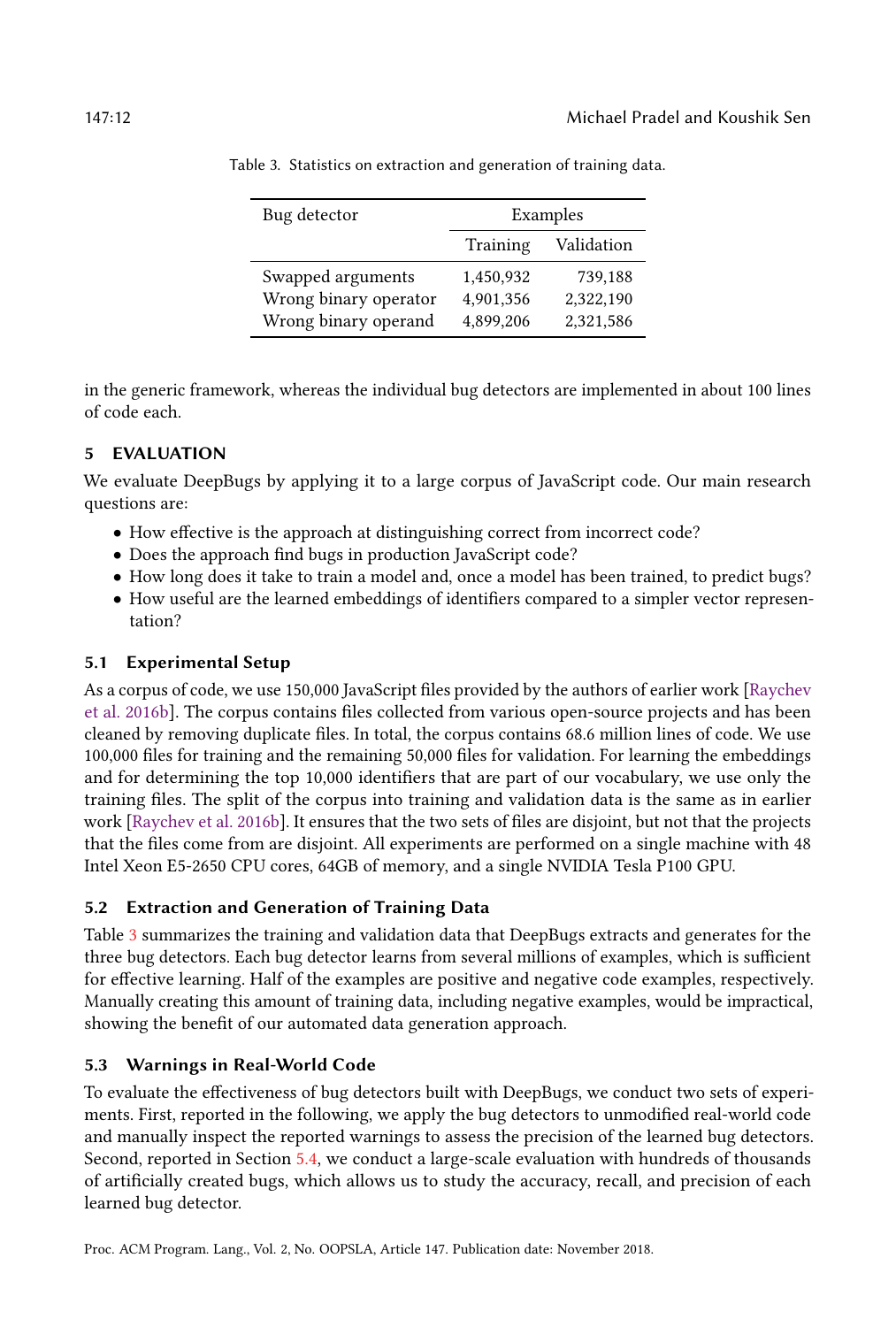| Bug detector          | Reported Bugs Code quality |    | False             |    |
|-----------------------|----------------------------|----|-------------------|----|
|                       |                            |    | problem positives |    |
| Swapped arguments     | 50                         | 23 |                   | 27 |
| Wrong binary operator | 50                         | 37 |                   |    |
| Wrong binary operand  | 50                         | 35 |                   | 15 |
| Total                 | 150                        | 95 |                   |    |

<span id="page-12-0"></span>Table 4. Results of inspecting and classifying warnings in real-world code.

To study the effectiveness of DeepBugs on real-world code, we train each bug detector with the 100,000 training files, then apply the trained bug detector to the 50,000 validation files, and finally inspect code locations that the bug detectors report as potentially incorrect. For the manual inspection, we sort all reported warnings by the probability that the code as incorrect, as reported by the classifier, and then inspect the top 50 warnings per bug detector. Based on the inspection, we classify each warning in one of three categories:

- $\bullet$  Bug. A warning points to a bug if the code is incorrect in the sense that it does not result in the expected runtime behavior.
- Code quality problem. A warning points to a code quality problem if the code yields the expected runtime behavior but should nevertheless be changed to be less error-prone or be more efficient. This category includes code that violates widely accepted conventions and programming rules traditionally checked by static linting tools. Our learned bug detectors find code quality problems because such problems often correspond to unusual code that diverges from a common coding idiom.
- False positive. A warning is a false positive in all other cases. If we are unsure about the intended behavior of a particular code location, we conservatively count it as a false positive. We also encountered various code examples with misleading identifier names, which we classify as false positives because the decision whether an identifier is misleading is rather subjective.

Table [4](#page-12-0) summarizes the results of inspecting and classifying warnings. Out of the 150 inspected warnings, 95 warnings point to bugs and 7 warnings point to a code quality problem, i.e., 68% of all warnings point to an actual problem. Existing manually created bug detectors typically provide similar true positives rates, but heavily rely on heuristics to filter likely false positives. We conclude that our learned name-based bug detectors are effective at finding real-world bugs while providing high precision.

5.3.1 Examples of Bugs. Many of the detected problems are difficult to detect with a traditional, name-unaware analysis, because the programming mistake is obvious only when understanding the intended semantics of the involved identifiers and literals. The three motivating examples in Table [1](#page-1-0) are bugs detected by DeepBugs. We discuss three more representative examples in the following.

Buggy call of Promise.done. The following code is from Apigee's JavaScript SDK. The Promise.done function expects an error followed by a result, but the second call of done passes the arguments the other way around.

```
var p = new Promise();
if (promises === null || promises length === 0) {
  p.done(error, result)
```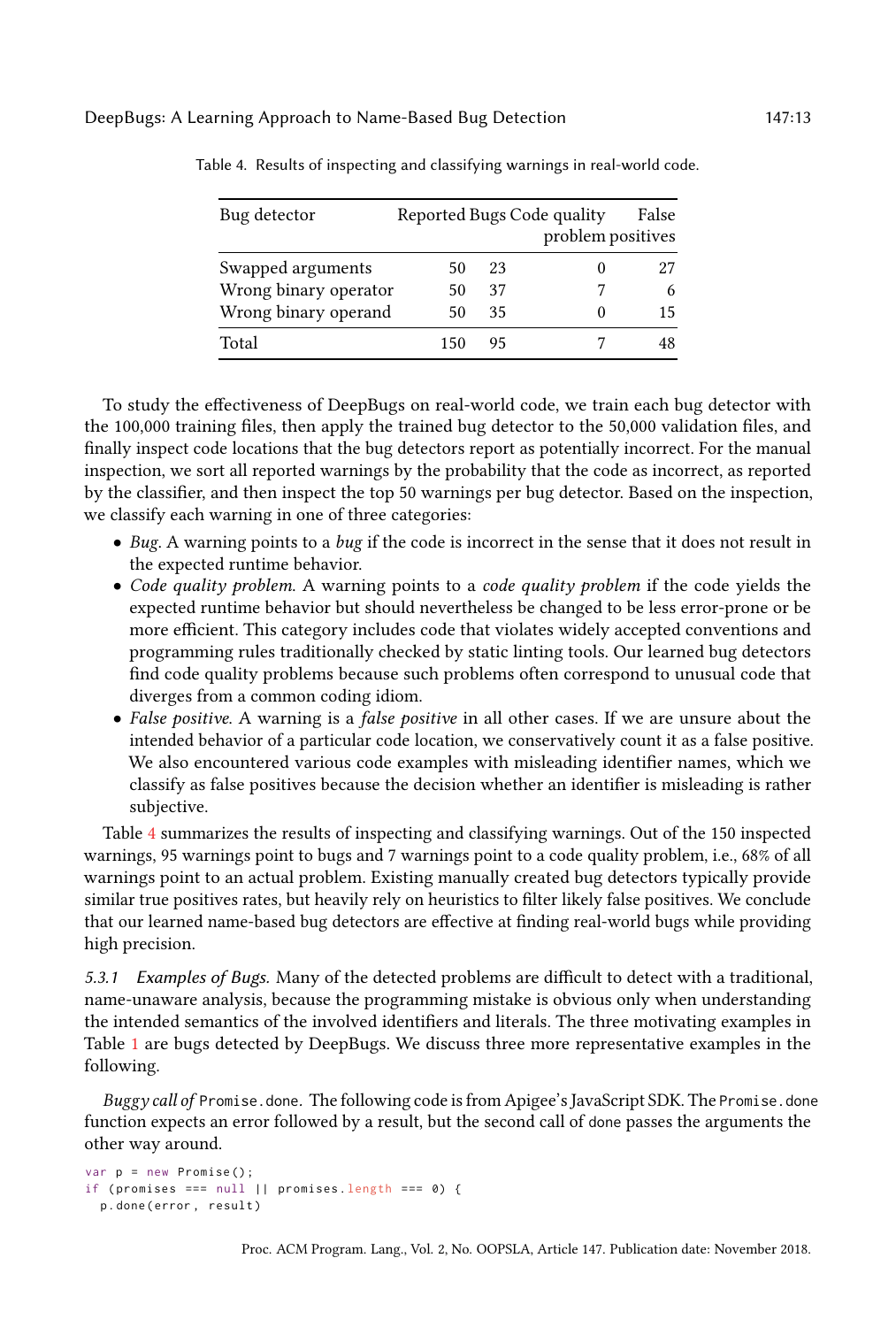```
} else {
  promises [0]( error, result). then (function (res, err) {
    p.done(res, err);
  }) ;
}
```
Meaningless binary operation. The following code from  $Request \mathcal{S}$  is a bug that was found and fixed independently of us.<sup>[4](#page-13-0)</sup> The binary operation '-' === 0 is obviously meaningless, as it always returns false. Instead, the developer intended to write indexOf('-') === 0. DeepBugs detects this problem because it handles literals the same way as identifiers.

```
if (args[0] && args[0]. indexOf('=' == 0)) {
 args = args.size(1);}
```
Buggy call of assertEquals. The following code is from the test suite of the Google Closure library. The arguments of assertEquals are supposed to be the expected and the actual value of a test outcome. Swapping the argument leads to an incorrect error message when the test fails, which makes debugging unnecessarily hard. Google developers consider this kind of mistake a bug [\[Rice](#page-23-2) [et al. 2017\]](#page-23-2).

assertEquals (tree.remove('merry'), null);

### <span id="page-13-2"></span>5.3.2 Examples of Code Quality Problems.

*Error-prone termination condition.* The following code from *Phaser.js* is correct but using  $!=$ , instead of <, as the termination condition of a for-loop is generally discouraged. The reason is that the loop risks to run out-of-bounds when the counter is incremented by more than one or assigned an out-of-bounds value, e.g., by an accidental assignment in the loop body. DeepBugs finds this problem because most code follows the convention of using < in the termination condition.

```
for (var i = 0, len = b.length; i := len; ++i) {
  ...
}
```
Error-prone and inefficient logical OR. The following code from the promiscuous library uses the bitwise OR operator | to compare two boolean values. Unfortunately, using bitwise instead of logical operators for booleans is known to be inefficient<sup>[5](#page-13-1)</sup> and may cause unexpected behavior for non-boolean operands that are supposed to be coerced into booleans. DeepBugs reports this problem because the is identifiers suggest two boolean return values, which are usually compared through a logical operation, such as ||.

```
transform = value && (is(obj, value) | is(func, value)) && value.then;
```
5.3.3 Examples of False Positives. We discuss some representative examples of false positives. Some of them are due to wrapper functions, e.g., Math.max, for which our approach extracts a generic name, "max", that does not convey the specific meaning of the value returned by the call expression. The main reason for false positives, though, are poorly named variable names that lead to surprisingly looking but correct code. For example, DeepBugs falsely reports a warning claiming that the each operand in the following statement is wrong:

var cw =  $cs[i] . width + each;$ 

<span id="page-13-0"></span><sup>4</sup><https://github.com/requirejs/requirejs/issues/700>

<span id="page-13-1"></span><sup>5</sup><https://jsperf.com/bitwise-logical-and>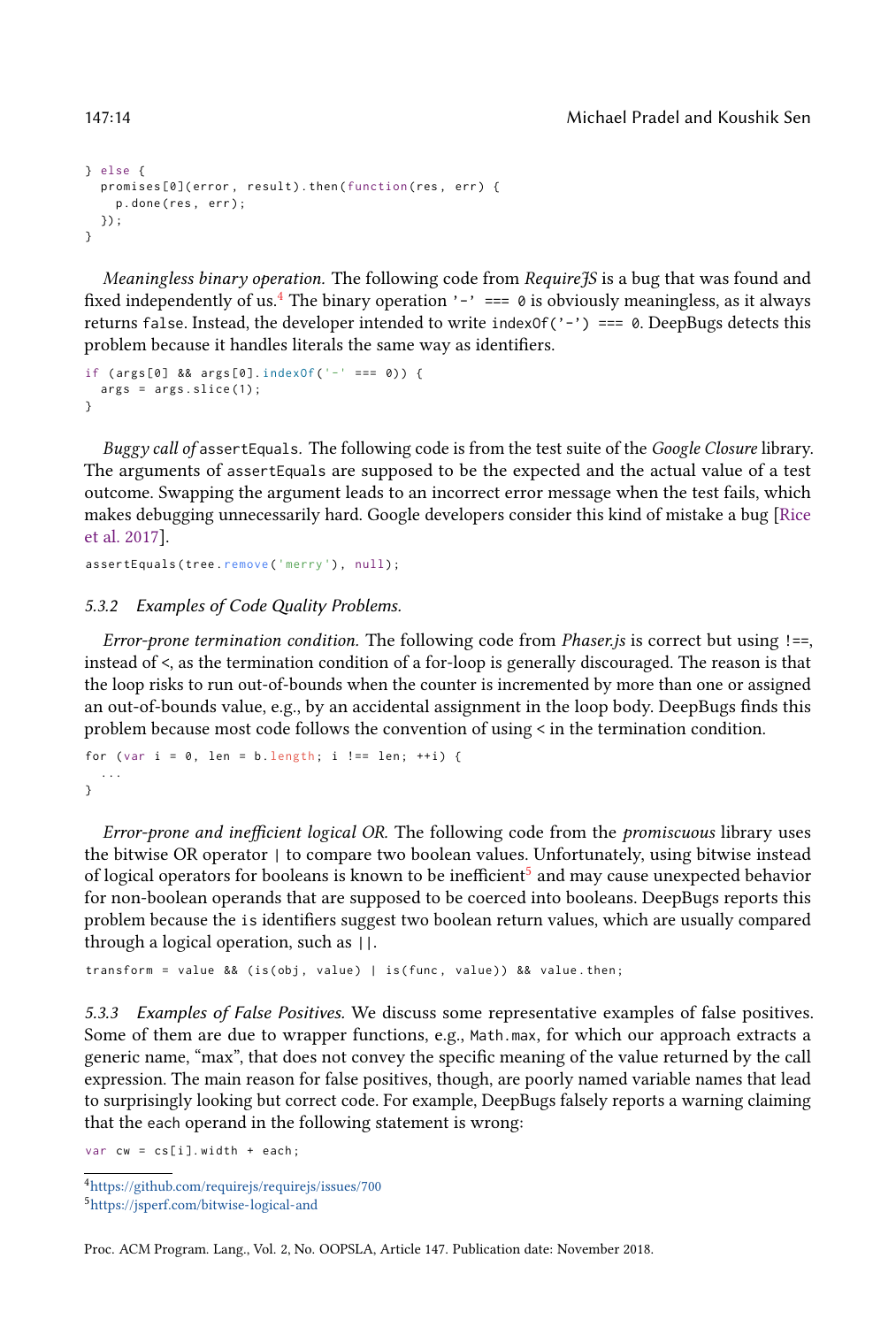A close inspection of the code reveals that the operand is correct, despite the fact that the name each may not be an ideal choice for a number added to a width. Another example is the following comparison of value.length and is:

```
if (v.isNumber(is) & value.length != = is)..
}
```
Our "wrong binary operand" bug detector reports a warning about the is operand, because this name is typically used for booleans and comparing a boolean to a value stored in length is very unusual. Again, close inspection of the code shows it to be correct, though. These false positives illustrate an inherent limitation of name-based bug detection: Because the approach relies in reasonable names that are in line with common practice, it may fail when developers choose to diverge from the norm. Overall, we find these cases to be rare enough to yield a bug detector with a precision of 68%.

5.3.4 Comparison with Traditional Static Checkers. There are various existing static bug detection tools, e.g., Google's Error Prone [\[Aftandilian et al.](#page-21-0) [2012\]](#page-21-0), Facebook's Infer [\[Calcagno et al.](#page-22-12) [2015\]](#page-22-12) or FindBugs [\[Hovemeyer and Pugh 2004\]](#page-22-2). Since DeepBugs targets code written in JavaScript, we compare it with JSHint<sup>[6](#page-14-1)</sup>, a popular, lint-like static checker for JavaScript. We apply JSHint on the files containing the 102 true positives detected by DeepBugs (Table [4\)](#page-12-0). For each warning reported by JSHint on a problematic line, we manually check whether the warning points to the problem detected by DeepBugs (as opposed to, e.g., another, unrelated warning that coincidentally is at the same line).

JSHint finds seven out of the 102 problems. All seven problems detected by JSHint originate from a single kind of warning: a non-callable value that is found on the right-hand side of instanceof, e.g. someExpression instanceof null, which always yields false. We conclude that DeepBugs and JSHint are mostly complementary.

### <span id="page-14-0"></span>5.4 Accuracy and Recall of Bug Detectors

In the following, we evaluate the accuracy and recall of each bug detector at a large scale based on automatically seeded bugs. This part of our evaluation complements the manual inspection of potential real-world bugs (Section [5.3\)](#page-11-1) with an automated assessment based on a large number of artificially seeded bugs. Informally, accuracy here means how many of all the classification decisions that the bug detector makes are correct. Recall means how many of all bugs in a corpus of code that the bug detector finds. To evaluate these metrics, we train each bug detector on the 100,000 training files and then apply it to the 50,000 validation files. For the validation files, we use the training data generator to extract correct code examples  $C_{pos}$  and to artificially create likely incorrect code examples  $C_{\text{nea}}$ . We then query the bug detector D with each example c, which yields a probability  $D(c)$  that the example is buggy. Finally, we compute the accuracy is as follows:

$$
accuracy = \frac{|\{c \mid c \in C_{pos} \land D(c) < 0.5\}| + |\{c \mid c \in C_{neg} \land D(c) \ge 0.5\}|}{|C_{pos}| + |C_{neg}|}
$$

The last column of Table [5](#page-15-0) shows the accuracy of the bug detectors. The accuracy ranges between 89.06% and 94.70%, i.e., all bug detectors are highly effective at distinguishing correct from incorrect code examples.

The recall of a bug detector is influenced by how many warnings the detector reports. More warnings are likely to reveal more bugs, thus increasing recall, but are also more likely to report false positives. Moreover, in practice, developers are only willing to inspect some number of warnings.

<span id="page-14-1"></span><sup>6</sup><http://jshint.com/>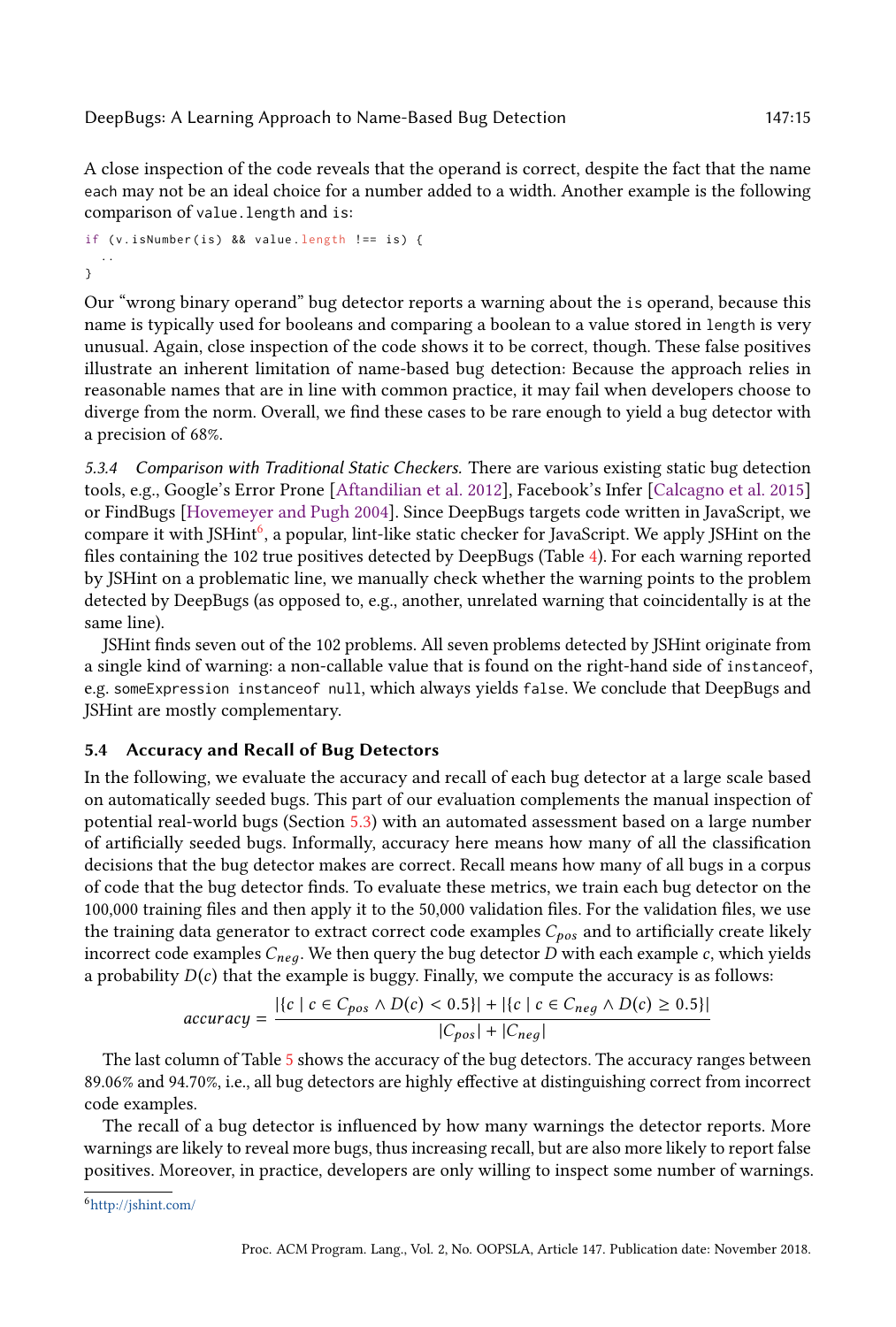|                       | Embedding      |        |
|-----------------------|----------------|--------|
|                       | Random Learned |        |
| Swapped arguments     | 93.88%         | 94.70% |
| Wrong binary operator | 89.15%         | 92.21% |
| Wrong binary operand  | 84.79%         | 89.06% |

<span id="page-15-0"></span>Table 5. Accuracy of the bug detectors with random and learned embeddings for identifiers.

To measure recall, we assume that a developer inspects all warnings where the probability  $D(c)$  is above some threshold. We model this process by turning the bug detector  $D$  into a boolean function:

$$
D_t(c) = \begin{cases} 1 & \text{if } D(c) > t \\ 0 & \text{if } D(c) \le t \end{cases}
$$

where  $t$  is a configurable threshold that controls how many warnings to report. Based on  $D_t$ , we compute recall as follows:

$$
recall = \frac{|\{c \mid c \in C_{neg} \land D_t(c) = 1\}|}{|C_{neg}|}
$$

Furthermore, we measure the number of false positives as follows:

$$
\#fps = |\{c \mid c \in C_{pos} \land D_t(c) = 1\}|
$$

Note that both recall and the number of false positives are estimates based exclusively on artificially seeded bugs. The recall measure assumes that all seeded bugs are actual bugs that should be detected. The false positive measure assumes that all of the original code is correct and that each warning in  $C_{pos}$  should therefore be counted as a false positive. We consider these measures here because they allow us to evaluate DeepBugs with hundreds of thousands of artificial bugs, which complements the evaluation with real-world bugs in Section [5.3.](#page-11-1)

Figure [2](#page-16-0) shows the recall of the three bug detectors as a function of the threshold for reporting warnings. Each plot shows the results for five different thresholds:  $t \in \{0.5, ..., 0.9\}$ . As expected, the recall decreases when the threshold increases, because fewer warnings are reported and therefore some bugs are missed. The results also show that some bug detectors are more likely than others to detect a bug, if a bug is present.

Considering more warnings naturally also leads to more false positives. For a threshold of  $t = 0.5$ , the three bug detectors report a total of 116,941 warnings, which corresponds to roughly one warning per 196 lines of code. In contrast, for a threshold of  $t = 0.9$ , the number reduces to 11,292, i.e., roughly one warning per 2,025 lines of code. In practice, we expect developers to inspect only the top-ranked warnings, as we do in Section [5.3.](#page-11-1)

#### 5.5 Efficiency

Table [6](#page-16-1) shows how long it takes to train a bug detector and to use it to predict bugs in previously unseen code. The training time consists of the time to gather code examples and of time to train the classifier. The prediction time also consist of the time to extract code examples and of the time to query the classifier with each example. Running both training and prediction on all 150,000 files takes between 36 minutes and 73 minutes per bug detector. The average prediction time per JavaScript file is below 20 milliseconds. We conclude that the training time is reasonable for a machine learning approach and that, once a bug detector is trained, using it on new code takes very little time.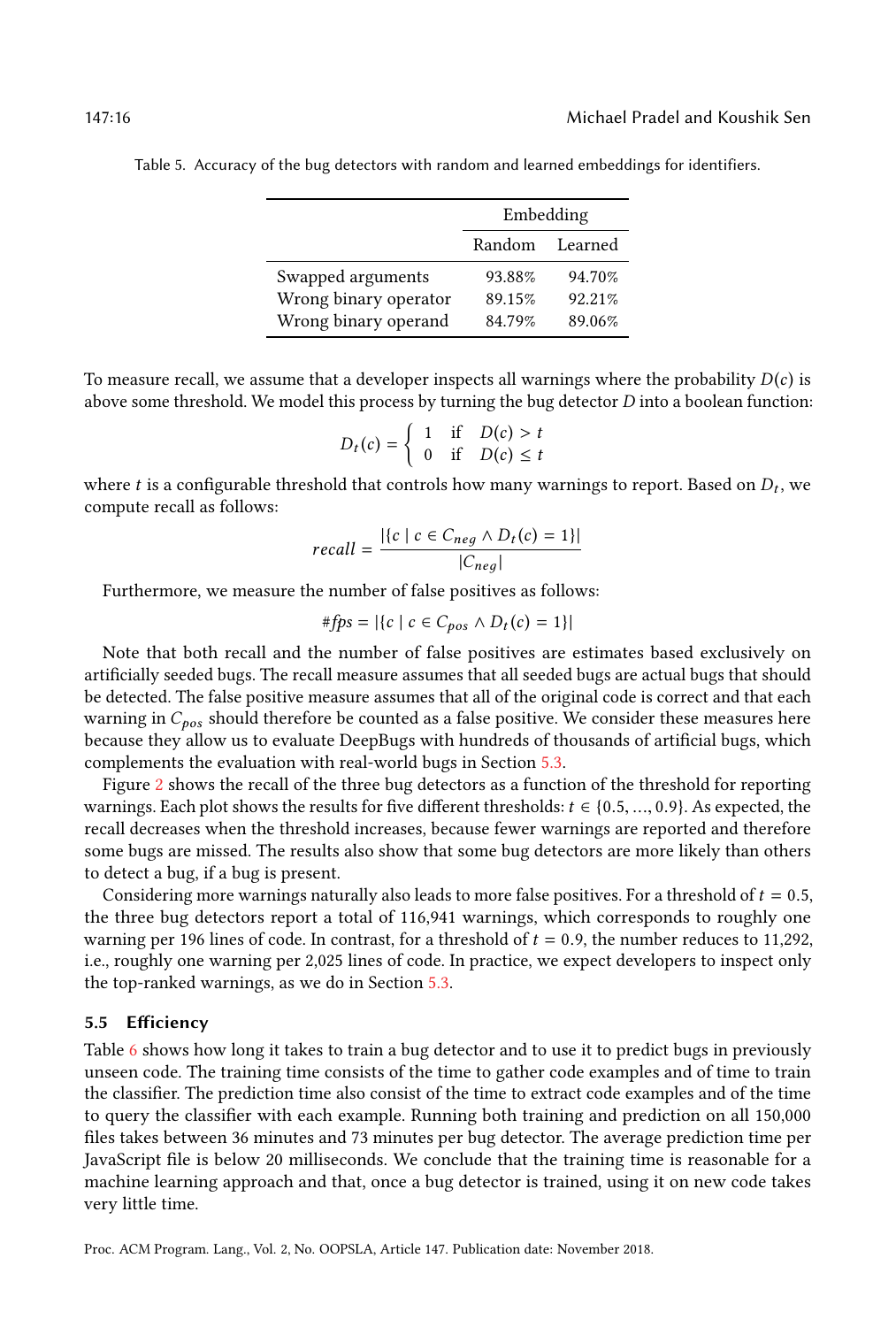<span id="page-16-0"></span>

Fig. 2. Recall of the bug detectors with different thresholds  $t$  for reporting warnings. Each plot contains data points obtained with  $t \in \{0.5, ..., 0.9\}$ . The data labeled "Learned embedding" corresponds to the DeepBugs approach.

<span id="page-16-1"></span>Table 6. Time (min:sec) required for training and using a bug detector across the entire code corpus.

| Bug detector        | Training |       | Prediction                      |       |  |
|---------------------|----------|-------|---------------------------------|-------|--|
|                     |          |       | Extract Learn   Extract Predict |       |  |
| Swapped arguments   | 7:46     | 20:48 | 2:56                            | 5:10  |  |
| Wrong bin. operator | 2:44     | 49:47 | 1:28                            | 8:39  |  |
| Wrong bin. operand  | 2:44     | 56:35 | 1:28                            | 12:14 |  |

### 5.6 Usefulness of Embeddings

Our work distinguishes itself from previous name-based bug detectors by reasoning about identifiers based on a semantic representation, i.e., the learned embeddings (Section [2.3\)](#page-5-1). We evaluate the usefulness of learned embeddings quantitatively, qualitatively, and based on their effect on the bugs detected by DeepBugs. To this end, we compare DeepBugs with learned embeddings to a simpler variant of the approach that uses a baseline vector representation. The baseline assigns to each identifier considered by DeepBugs a unique, randomly chosen binary vector of length e, i.e., the same length as our learned embeddings.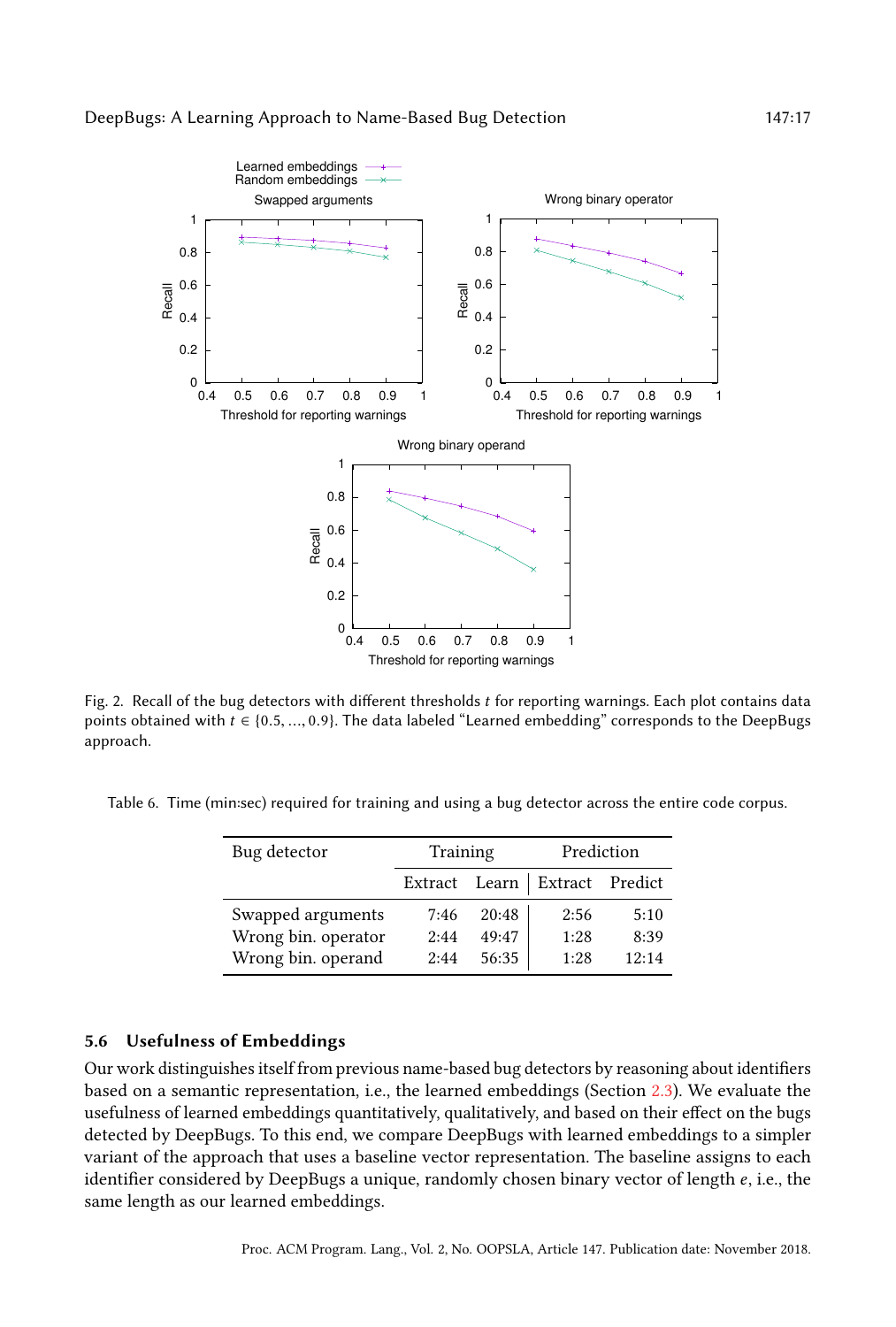<span id="page-17-0"></span>

| ID: name |                 | <b>ID:wrapper</b> |                     | $ID:$ msg |        |                 |
|----------|-----------------|-------------------|---------------------|-----------|--------|-----------------|
| Simil.   | Identifier      | Simil.            | Identifier          |           | Simil. | Identifier      |
| 0.4      | ID:names        | 0.36              | ID:wrap             |           | 0.57   | ID: message     |
| 0.4      | ID:getName      | 0.36              | ID:_wrapped         |           | 0.46   | ID:error        |
| 0.39     | ID: name        | 0.36              | ID:wrapInner        |           | 0.4    | LIT:error       |
| 0.39     | LIT: Identifier | 0.34              | ID:element          |           | 0.39   | ID:receive      |
| 0.37     | ID:fullName     | 0.32              | <b>ID:container</b> |           | 0.39   | LIT: msg        |
| 0.36     | ID:property     | 0.32              | ID:wrapAll          |           | 0.39   | LIT:Error       |
| 0.35     | ID:type         | 0.31              | <b>ID:</b> attribs  |           | 0.36   | <b>ID:alert</b> |
| 0.34     | LTT::           | 0.31              | ID:\$wrapper        |           | 0.36   | $LTT$ ::        |
| 0.34     | ID:Identifier   | 0.3               | LIT:rect            |           | 0.35   | LIT:message     |
| 0.34     | ID:namespace    | 0.3               | ID:renderer         |           | 0.34   | LIT:log         |

Fig. 3. Most similar identifiers according to the learned embeddings.

5.6.1 Quantitative Evaluation. We compare the learned embeddings with the baseline w.r.t. accuracy and recall. Table [5](#page-15-0) shows in the "Random" column what accuracy the bug detectors achieve with the baseline. Compared to the accuracy with the random embeddings, the learned embeddings yield a more accurate classifier.

Figure [2](#page-16-0) compares the recall of the bug detectors with the two embeddings. We find that, for all three bug detectors, the learned embeddings increase the recall. The reason is that the learned embeddings enable a bug detector to reason about semantic similarities between syntactically different code examples, which enables it to learn and predict bugs across similar examples. We conclude from these results that the learned embeddings improve the effectiveness of DeepBugs. At the same time, the bug detectors achieve relatively high accuracy and recall even with randomly created embeddings, showing that the overall approach has value even when no learned embeddings are available.

5.6.2 Qualitative Evaluation. For a qualitative assessment of the embeddings, we show for a set of identifiers which other identifiers are the most similar according to the learned embeddings. Figure [3](#page-17-0) shows the ten most similar identifiers for name, wrapper, and msg. Recall that the "ID:" and "LIT:" prefixes are for distinguishing identifiers from literals. The similarity scores range between 0 and 1, where 1 means the maximum similarity.

The examples illustrate three observations. First, the embeddings encode similarities between abbreviated and non-abbreviated identifiers, e.g., msg and message. This property is useful because abbreviations are common in source code and often introduce words not found in natural language documents. Second, the embeddings encode similarities between lexically similar identifiers, e.g., name and getName. Previous work on name-based bug detection relies on traditional string similarity metrics, e.g,. Levenshtein distance, and on heuristics, such as removing the get prefix, to capture these similarities. Instead, we here learn the similarities from existing code. Finally and perhaps most importantly, the embeddings encode semantic similarities between lexically dissimilar identifiers, such as name and Identifier, or wrapper and container. Overall, we conclude that learned embeddings encode at least some semantic similarities of identifiers, which helps understand why a learning approach to name-based bug detection is effective.

5.6.3 Effect on Detected Real-World Bugs. We measure how the embeddings affect the bugs detected by DeepBugs by obtaining a list of warnings with a variant of the approach that uses the baseline,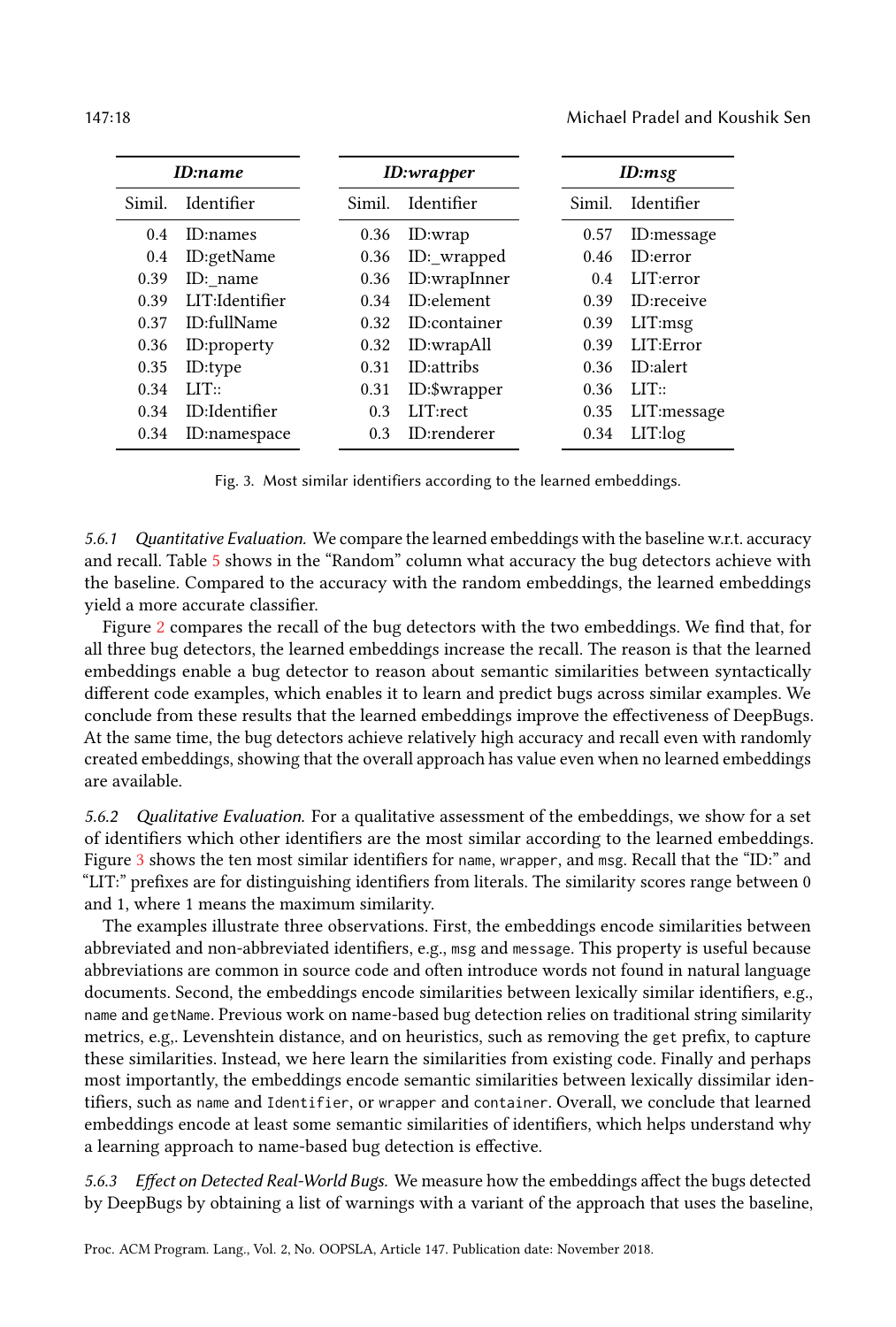<span id="page-18-1"></span>

Fig. 4. Number of considered identifier occurrences depending on vocabulary size.

random vector representation and by comparing this list to the warnings in real-world code inspected in Section [5.3.](#page-11-1) To this end, we check for each true positive, i.e., bug or code quality problem, in Table [4](#page-12-0) whether it is also found with random embeddings. We consider a true positive to be found with the baseline embeddings if the code location is predicted as buggy with a probability of at least 0.95, assuming that developers would focus on such high-confidence warnings when using DeepBugs in practice. When using DeepBugs with learned embeddings, all inspected warnings in Table [4](#page-12-0) have a predicted probability of at least 0.99, i.e., considering warnings with a confidence of at least 0.95 for the baseline conservatively overapproximates the baseline's bug detection abilities.

We find that out of the 102 true positives detected by DeepBugs, 11 are missed when using the baseline embeddings instead of the learned embeddings. Specifically, the baseline approach misses 2 true positives related to swapped arguments, 6 true positives related to wrong binary operators, and 3 true positives related to wrong binary operands. For example, relying on the random embeddings causes the approach to miss two code quality problems similar to an example discussed in Section [5.3.2:](#page-13-2) The code is of the form  $is(...)$  | is  $(...)$ , i.e., it uses a bitwise OR operator where the developer meant to express a logical OR, which is error-prone and inefficient, as discussed above. Providing learned embeddings to DeepBugs detects such problems because the classifier learns that bitwise OR is very uncommon for booleans and because the learned embeddings suggest that the identifier is usually represents a boolean. Only by putting these two pieces of information together, DeepBugs is able to report a warning. In contrast, when using random embeddings, the approach does not have a strong enough signal that is might represent a boolean value and therefore misses these warnings.

Overall, these results are consistent with the quantitative evaluation of the usefulness of embeddings, and in particular with the recall results in Figure [2:](#page-16-0) Learning embeddings is not essential for the approach, but it helps to detect bugs not found otherwise.

#### <span id="page-18-0"></span>5.7 Vocabulary Size

An important parameter of our approach is the size  $|V|$  of the vocabulary of tokens considered for learning embeddings (Section [2.3\)](#page-5-1). Considering a larger vocabulary enables DeepBugs to reason about more code locations but also increases the resource requirements for learning the embeddings and risks to reduce accuracy due to very uncommon identifiers for which not enough training data is available. The total number of unique tokens in the training data set is about 2.4 million, almost all of which are either identifiers or literals. For our experiments, we set  $|V| = 10,000$ , i.e., we consider the 10,000 most frequent tokens and replace all others with an "unknown" placeholder.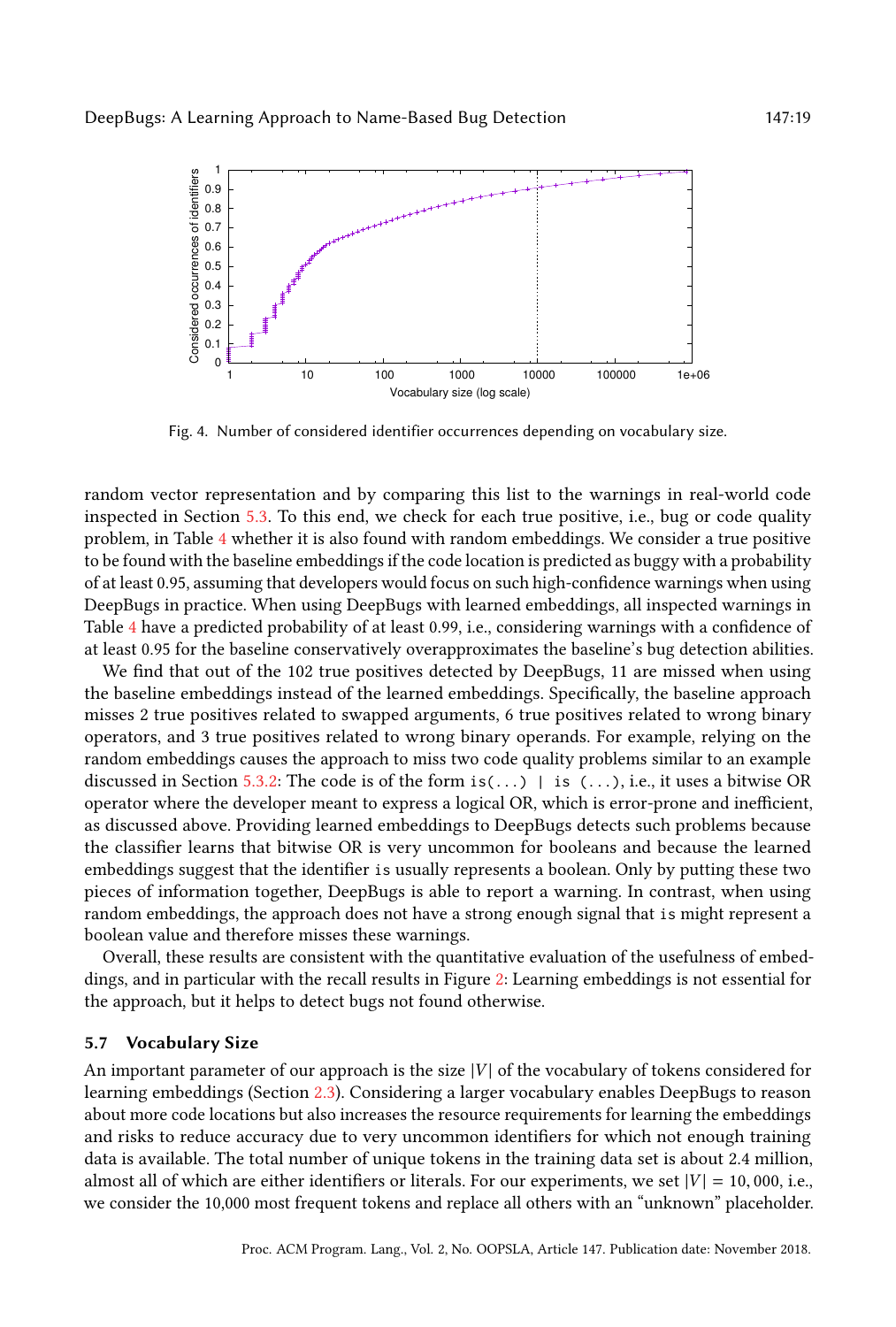The reason why such a relatively small vocabulary size is effective is illustrated in Figure [4.](#page-18-1) For a given vocabulary size, the figure shows the number of occurrences of identifiers that are included in the vocabulary. Note that the horizontal axis uses a logarithmic scale. The figure shows that a small number of tokens covers a large percentage of the occurrences of tokens. The reason is that some tokens are very frequent, while others occur extremely rarely. The dashed line is our default vocabulary size, which covers over 90% of all occurrences of tokens.

#### 6 RELATED WORK

### 6.1 Machine Learning and Language Models for Code

The recent successes in machine learning have lead to a strong interest in applying machine learning techniques to programs. Existing approaches address a variety of development tasks, including code completion based on probabilistic models of code [\[Bielik et al. 2016;](#page-22-6) [Raychev et al.](#page-23-10) [2016a,](#page-23-10) [2014\]](#page-23-11), predicting fixes of compilation errors via neural networks [\[Bhatia and Singh 2016;](#page-22-13) [Gupta et al.](#page-22-14) [2017\]](#page-22-14), the generation of inputs for fuzz testing via probabilistic, generative language models [\[Patra and Pradel 2016\]](#page-23-12) or neural networks [\[Amodio et al.](#page-22-15) [2017;](#page-22-15) [Godefroid et al.](#page-22-16) [2017;](#page-22-16) [Liu et al.](#page-23-13) [2017\]](#page-23-13), and inferring thread safety documentation using graph-based learning [\[Habib](#page-22-17) [and Pradel 2018\]](#page-22-17). Deep neural networks also help recommend API usages [\[Gu et al.](#page-22-18) [2016\]](#page-22-18), detect code clones [\[White et al.](#page-24-1) [2016\]](#page-24-1), classify programs into pre-defined categories [\[Mou et al.](#page-23-14) [2016\]](#page-23-14), and adapt copied-and-pasted code to its surrounding code [\[Allamanis and Brockschmidt 2017\]](#page-21-1). A recent survey discusses more approaches [\[Allamanis et al.](#page-21-2) [2017a\]](#page-21-2). All these approaches exploit the availability of a large number of examples to learn from, e.g., in the form of publicly available code repositories, and that source code has regularities even across projects written by different developers [\[Hindle et al.](#page-22-19) [2012\]](#page-22-19). We also exploit this observation but for a different task, bug finding, than the above work. Another contribution of our work is to augment the training data provided by the existing code by generating negative training examples through simple code transformations.

Name-based bug detection relates to existing learning-based approaches that consider identifiers. JSNice [\[Raychev et al.](#page-23-6) [2015\]](#page-23-6) and JSNaughty [\[Vasilescu et al.](#page-23-15) [2017\]](#page-23-15) address the problem of recovering meaningful identifiers from minified code, using conditional random fields and statistical machine translation, respectively. Another approach summarizes code into descriptive names that can serve, e.g., as method names [\[Allamanis et al.](#page-21-3) [2016\]](#page-21-3). The Naturalize tool suggests more natural identifiers based on an n-gram model [\[Allamanis et al.](#page-21-4) [2014\]](#page-21-4). Applying such a tool before running our name-based bug detectors is likely to improve its effectiveness.

A recent graph-based learning approach [\[Allamanis et al.](#page-21-5) [2017b\]](#page-21-5) applies gated graph neural networks to an augmented AST representation of code, and shows that a learned model can predict how to name a variable and which variable to use in a given context. To learn representations of code, their approach relies on static type information, which is not available in our setting.

Word embeddings, e.g., Word2Vec approach [\[Mikolov et al.](#page-23-4) [2013b\]](#page-23-4), are widely used in natural language processing, which has inspired our embeddings of identifiers. Other recent work has proposed embeddings for source code, e.g., for API methods [\[Nguyen et al.](#page-23-16) [2017\]](#page-23-16), functions [\[DeFreez](#page-22-20) [et al.](#page-22-20) [2018\]](#page-22-20), for terms that occur both in programs and natural language documentation [\[Ye et al.](#page-24-2) [2016\]](#page-24-2), as well as a generic, AST-based representation of code [\[Alon et al.](#page-21-6) [2018\]](#page-21-6). Our evaluation shows that a learned embedding is beneficial for the problem of bug detection. Incorporating another embedding of identifiers than our Word2Vec-based embedding into our framework is straightforward.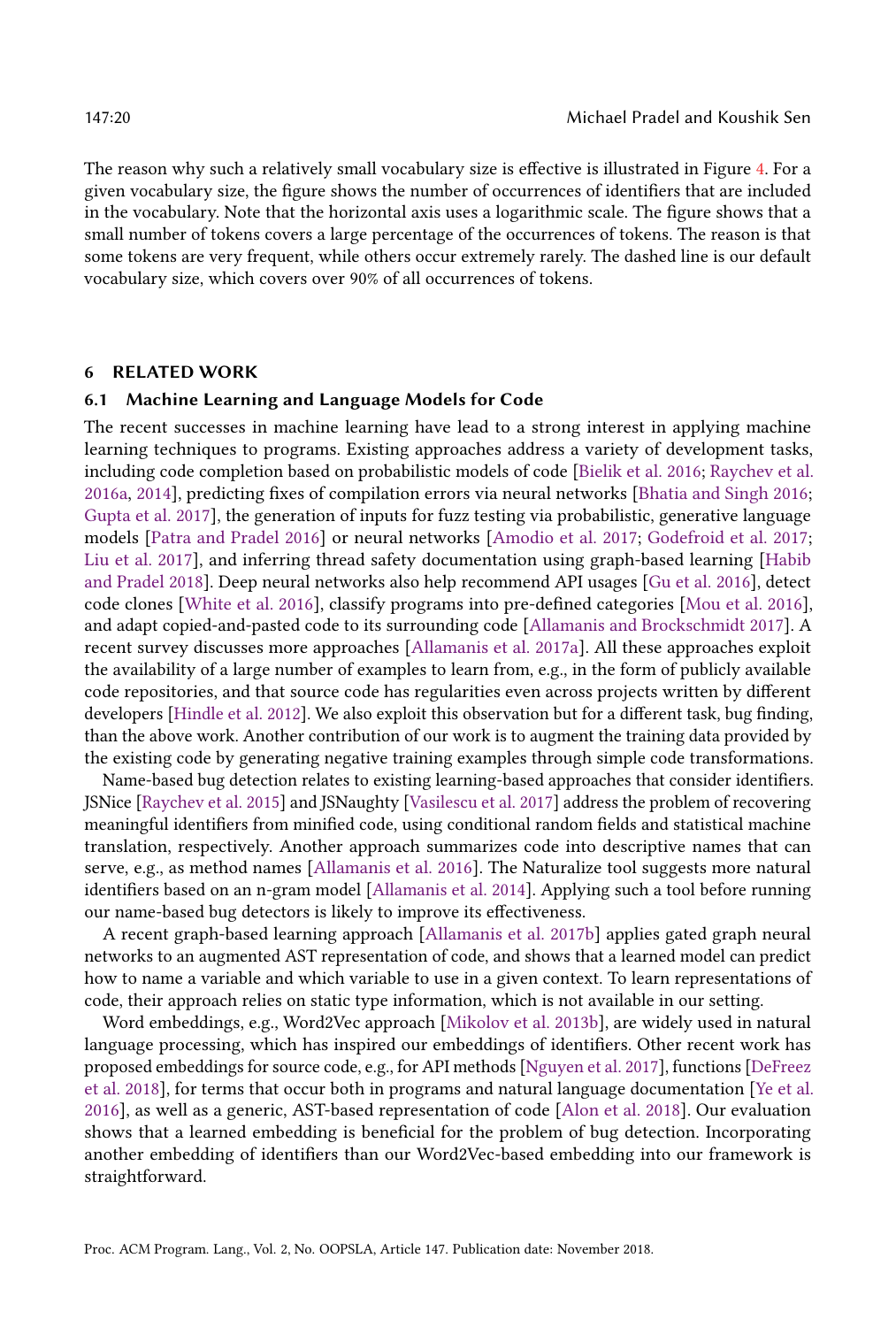### 6.2 Machine Learning and Language Models for Analyzing Bugs

Even though it has been noted that buggy code stands out compared to non-buggy code [\[Ray et al.](#page-23-17) [2016\]](#page-23-17), little work exists on automatically detecting bugs via machine learning. Murali et al. train a recurrent neural network that probabilistically models sequences of API calls and then use it for finding incorrect API usages [\[Murali et al.](#page-23-18) [2017\]](#page-23-18). In contrast to DeepBugs, their model learns from positive examples only and focuses on bug patterns that can be expressed via probabilistic automata. Bugram detects bugs based on an n-gram model of code. Similar to the above, it learns only from positive examples.

Choi et al. [\[je Choi et al.](#page-22-21) [2017\]](#page-22-21) train a memory neural network [\[Weston et al.](#page-24-3) [2014\]](#page-24-3) to classify whether code may produce a buffer overrun. The VulDeePecker approach [\[Li et al.](#page-23-19) [2018\]](#page-23-19) trains a neural network to determine whether a code snippet suffers from specific kinds of vulnerabilities. Their models learn from positive and negative examples, but the examples are manually created and labeled. A key insight of our work is that simple code transformations that seed artificial bugs provide many negative examples, and that learning from these examples yields a classifier that is effective for real-world code.

Finally, Wang et al. use a deep belief network to find a vector representation of ASTs, which are used for defect prediction [\[Wang et al.](#page-24-4) [2016\]](#page-24-4). Their approach marks entire files as likely to (not) contain a bug. However, in contrast to our and other bug finding work, their approach does not pinpoint the buggy location.

### 6.3 Bug Finding

A related line of research is specification mining [\[Ammons et al.](#page-21-7) [2002\]](#page-21-7) and the use of mined specifications to detect unusual and possibly incorrect code [\[Liang et al.](#page-23-20) [2016;](#page-23-20) [Pradel et al.](#page-23-21) [2012;](#page-23-21) [Wasylkowski and Zeller 2009\]](#page-24-5). In contrast to our work, these approaches learn only from correct examples [\[Hangal and Lam 2002\]](#page-22-5) and then flag any code that is unusual compared to the correct examples as possibly incorrect, or search for inconsistencies within a program [\[Engler et al.](#page-22-4) [2001\]](#page-22-4). Our work replaces the manual effort of creating and tuning such approaches by learning and does so effectively by learning from both correct and buggy code examples.

Our name-based bug detectors are motivated by manually created name-based program analy-ses [\[Liu et al.](#page-23-0) [2016;](#page-23-0) [Pradel and Gross 2011;](#page-23-1) [Rice et al.](#page-23-2) [2017\]](#page-23-2). The "swapped arguments" bug detector is inspired by the success of a manually developed and tuned name-based bug detector for this kind of bug [\[Rice et al.](#page-23-2) [2017\]](#page-23-2). For the other two bug detectors, we are not aware of any existing approach that addresses these problems based on identifiers. Our work differs from existing name-based bug detectors (i) by exploiting semantic similarities that may not be obvious to a lexical comparison of identifiers, (ii) by replacing manually tuned heuristics to improve precision and recall with automated learning from examples, and (iii) by applying name-based bug detection to a dynamically typed language.

There are various bug detection techniques for JavaScript, which use more traditional static [\[Jensen](#page-22-22) [et al.](#page-22-22) [2009;](#page-22-22) [Thiemann 2005\]](#page-23-22) or dynamic [\[Gong et al.](#page-22-23) [2015;](#page-22-23) [Pradel et al.](#page-23-23) [2015\]](#page-23-23) analysis. A recent survey gives a comprehensive overview of these techniques [\[Andreasen et al.](#page-22-24) [2017\]](#page-22-24). The main difference to this work is that DeepBugs exploits natural language information and machine learning to detect bugs.

### 6.4 Other Related Work

Our idea to create artificial, negative examples to train a binary classifier can be seen as a variant of noise-contrastive estimation [\[Gutmann and Hyvärinen 2010\]](#page-22-25). The novelty is to apply this approach to programs and to show that it yields effective bug detectors. The code transformations we use to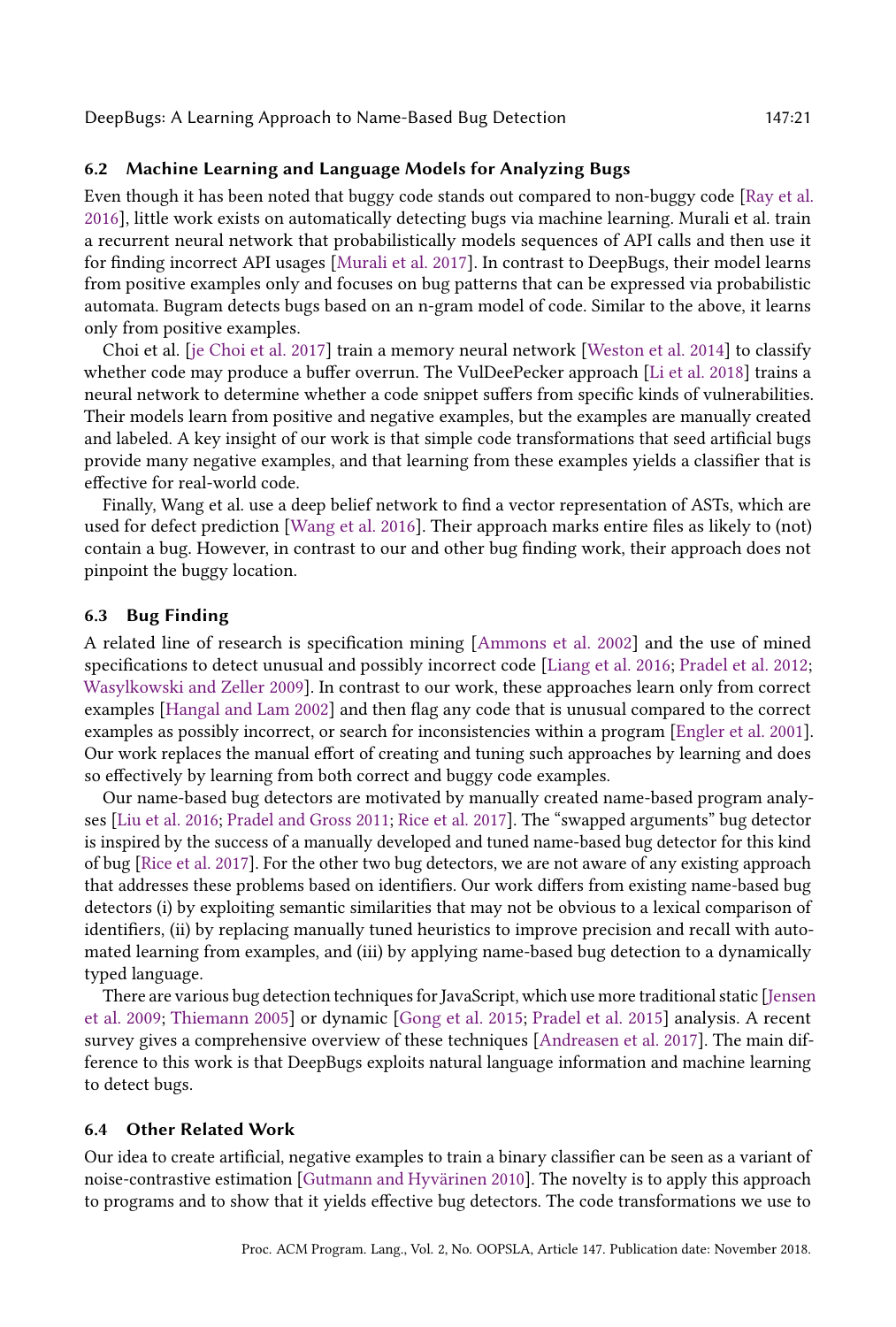create negative training examples relate to mutation operators [\[Jia and Harman 2011\]](#page-22-7). Additional mutation operators for name-related bugs, e.g., mined from version histories [\[Brown et al.](#page-22-9) [2017\]](#page-22-9), could be an interesting way to extend DeepBugs with further bug detectors.

To evaluate bug detection tools, automated bug seeding has been proposed. LAVA [\[Dolan-Gavitt](#page-22-8) [et al.](#page-22-8) [2016\]](#page-22-8) and EvilCoder [\[Pewny and Holz 2016\]](#page-23-7) introduce artificial security bugs into code to evaluate vulnerability detection tools. Their work differs from ours by focusing on vulnerabilities instead of name-related bugs and by seeding bugs for a different purpose.

# 7 CONCLUSIONS

This paper addresses the problem of name-based bug detection through a machine learning-based approach. Our DeepBugs framework learns bug detectors that distinguish correct from incorrect code by reasoning about the identifier names involved in the code. The key insights that enable the approach are (i) that reasoning about identifiers based on a learned, semantic representation of names is beneficial and (ii) that artificially seeding bugs through simple code transformations yields accurate bug detectors that are effective also for real-world bugs. In contrast to previous work on name-based bug detection, we target a dynamically typed language, where names convey information about the intended semantics of code, which is valuable in the absence of static types. Applying our framework and three bug detectors built on top of it to a large corpus of code shows that the bug detectors have an accuracy between 89% and 95%, and that they detect 102 programming mistakes with a true positive rate of 68%. In the long term, we envision our work to complement manually designed bug detectors by learning from existing code and by replacing some of the human effort required to create bug detectors with computational effort.

### ACKNOWLEDGMENTS

This work was supported in part by the German Research Foundation within the Emmy Noether project ConcSys and the Perf4JS project, by the German Federal Ministry of Education and Research and by the Hessian Ministry of Science and the Arts within CRISP, by the Hessian LOEWE initiative within the Software-Factory 4.0 project, by NSF grants CCF-1409872 and CCF-1423645, and by a gift from Fujitsu Laboratories of America, Inc.

### **REFERENCES**

- <span id="page-21-0"></span>Edward Aftandilian, Raluca Sauciuc, Siddharth Priya, and Sundaresan Krishnan. 2012. Building Useful Program Analysis Tools Using an Extensible Java Compiler. In 12th IEEE International Working Conference on Source Code Analysis and Manipulation, SCAM 2012, Riva del Garda, Italy, September 23-24, 2012. 14-23.
- <span id="page-21-4"></span>Miltiadis Allamanis, Earl T. Barr, Christian Bird, and Charles A. Sutton. 2014. Learning natural coding conventions. In Proceedings of the 22nd ACM SIGSOFT International Symposium on Foundations of Software Engineering, (FSE-22), Hong Kong, China, November 16 - 22, 2014. 281-293.
- <span id="page-21-2"></span>Miltiadis Allamanis, Earl T. Barr, Premkumar Devanbu, and Charles Sutton. 2017a. A Survey of Machine Learning for Big Code and Naturalness. arXiv:1709.06182 (2017).
- <span id="page-21-1"></span>Miltiadis Allamanis and Marc Brockschmidt. 2017. SmartPaste: Learning to Adapt Source Code. CoRR abs/1705.07867 (2017). <http://arxiv.org/abs/1705.07867>
- <span id="page-21-5"></span>Miltiadis Allamanis, Marc Brockschmidt, and Mahmoud Khademi. 2017b. Learning to Represent Programs with Graphs. CoRR abs/1711.00740 (2017). arXiv[:1711.00740 http://arxiv.org/abs/1711.00740](http://arxiv.org/abs/1711.00740)
- <span id="page-21-3"></span>Miltiadis Allamanis, Hao Peng, and Charles A. Sutton. 2016. A Convolutional Attention Network for Extreme Summarization of Source Code. In Proceedings of the 33nd International Conference on Machine Learning, ICML 2016, New York City, NY, USA, June 19-24, 2016. 2091-2100.
- <span id="page-21-6"></span>Uri Alon, Meital Zilberstein, Omer Levy, and Eran Yahav. 2018. A General Path-Based Representation for Predicting Program Properties. In PLDI.
- <span id="page-21-7"></span>Glenn Ammons, Rastislav Bodík, and James R. Larus. 2002. Mining specifications. In Symposium on Principles of Programming Languages (POPL). ACM, 4-16.

Proc. ACM Program. Lang., Vol. 2, No. OOPSLA, Article 147. Publication date: November 2018.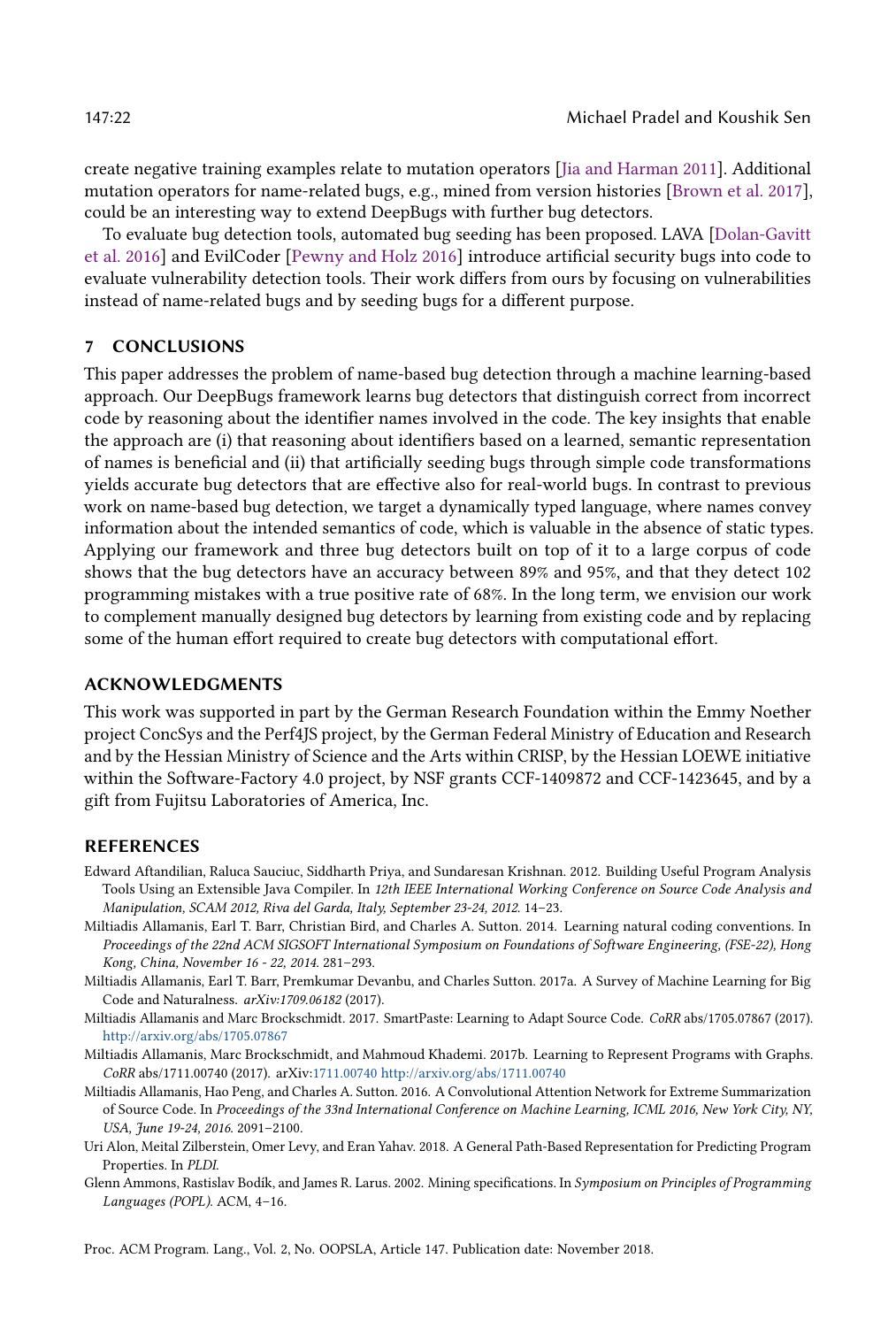- <span id="page-22-15"></span>M. Amodio, S. Chaudhuri, and T. Reps. 2017. Neural Attribute Machines for Program Generation. ArXiv e-prints (May 2017). arXiv[:cs.AI/1705.09231](http://arxiv.org/abs/cs.AI/1705.09231)
- <span id="page-22-24"></span>Esben Andreasen, Liang Gong, Anders Mùller, Michael Pradel, Marija Selakovic, Koushik Sen, and Cristian alexandru Staicu. 2017. A Survey of Dynamic Analysis and Test Generation for JavaScript. Comput. Surveys (2017).
- <span id="page-22-13"></span>Sahil Bhatia and Rishabh Singh. 2016. Automated Correction for Syntax Errors in Programming Assignments using Recurrent Neural Networks. CoRR abs/1603.06129 (2016).
- <span id="page-22-6"></span>Pavol Bielik, Veselin Raychev, and Martin T. Vechev. 2016. PHOG: Probabilistic Model for Code. In Proceedings of the 33nd International Conference on Machine Learning, ICML 2016, New York City, NY, USA, June 19-24, 2016. 2933-2942.
- <span id="page-22-9"></span>David Bingham Brown, Michael Vaughn, Ben Liblit, and Thomas W. Reps. 2017. The care and feeding of wild-caught mutants. In Proceedings of the 2017 11th Joint Meeting on Foundations of Software Engineering, ESEC/FSE 2017, Paderborn, Germany, September 4-8, 2017. 511-522.
- <span id="page-22-0"></span>Simon Butler, Michel Wermelinger, Yijun Yu, and Helen Sharp. 2010. Exploring the Influence of Identifier Names on Code Quality: An Empirical Study. In European Conference on Software Maintenance and Reengineering (CSMR). IEEE, 156-165.
- <span id="page-22-12"></span>Cristiano Calcagno, Dino Distefano, Jérémy Dubreil, Dominik Gabi, Pieter Hooimeijer, Martino Luca, Peter OâĂŹHearn, Irene Papakonstantinou, Jim Purbrick, and Dulma Rodriguez. 2015. Moving fast with software verification. In NASA Formal Methods Symposium. 3-11.
- <span id="page-22-20"></span>Daniel DeFreez, Aditya V. Thakur, and Cindy Rubio-González. 2018. Path-Based Function Embedding and its Application to Specification Mining. CoRR abs/1802.07779 (2018).
- <span id="page-22-8"></span>Brendan Dolan-Gavitt, Patrick Hulin, Engin Kirda, Tim Leek, Andrea Mambretti, William K. Robertson, Frederick Ulrich, and Ryan Whelan. 2016. LAVA: Large-Scale Automated Vulnerability Addition. In IEEE Symposium on Security and Privacy, SP 2016, San Jose, CA, USA, May 22-26, 2016. 110-121.
- <span id="page-22-11"></span>ECMA. 2011. Standard ECMA-262, ECMAScript Language Specification, 5.1 Edition. (June 2011).
- <span id="page-22-4"></span>Dawson Engler, David Yu Chen, Seth Hallem, Andy Chou, and Benjamin Chelf. 2001. Bugs as Deviant Behavior: A General Approach to Inferring Errors in Systems Code. In Symposium on Operating Systems Principles (SOSP). ACM, 57-72.
- <span id="page-22-16"></span>Patrice Godefroid, Hila Peleg, and Rishabh Singh. 2017. Learn&Fuzz: Machine Learning for Input Fuzzing. CoRR abs/1701.07232 (2017).
- <span id="page-22-23"></span>Liang Gong, Michael Pradel, and Koushik Sen. 2015. JITProf: Pinpointing JIT-unfriendly JavaScript Code. In European Software Engineering Conference and Symposium on the Foundations of Software Engineering (ESEC/FSE). 357-368.
- <span id="page-22-18"></span>Xiaodong Gu, Hongyu Zhang, Dongmei Zhang, and Sunghun Kim. 2016. Deep API learning. In Proceedings of the 24th ACM SIGSOFT International Symposium on Foundations of Software Engineering, FSE 2016, Seattle, WA, USA, November 13-18, 2016. 631-642. DOI:<http://dx.doi.org/10.1145/2950290.2950334>
- <span id="page-22-14"></span>Rahul Gupta, Soham Pal, Aditya Kanade, and Shirish Shevade. 2017. DeepFix: Fixing Common C Language Errors by Deep Learning. In AAAI.
- <span id="page-22-25"></span>Michael Gutmann and Aapo Hyvärinen. 2010. Noise-contrastive estimation: A new estimation principle for unnormalized statistical models. In Proceedings of the Thirteenth International Conference on Artificial Intelligence and Statistics. 297-304.
- <span id="page-22-17"></span>Andrew Habib and Michael Pradel. 2018. Is This Class Thread-Safe? Inferring Documentation using Graph-based Learning. In ASE. ASE.
- <span id="page-22-10"></span>Quinn Hanam, Fernando Santos De Mattos Brito, and Ali Mesbah. 2016. Discovering bug patterns in JavaScript. In Proceedings of the 24th ACM SIGSOFT International Symposium on Foundations of Software Engineering, FSE 2016, Seattle, WA, USA, November 13-18, 2016. 144-156. DOI:<http://dx.doi.org/10.1145/2950290.2950308>
- <span id="page-22-5"></span>Sudheendra Hangal and Monica S. Lam. 2002. Tracking down software bugs using automatic anomaly detection. In International Conference on Software Engineering (ICSE). ACM, 291-301.
- <span id="page-22-19"></span>Abram Hindle, Earl T. Barr, Zhendong Su, Mark Gabel, and Premkumar T. Devanbu. 2012. On the naturalness of software. In 34th International Conference on Software Engineering, ICSE 2012, June 2-9, 2012, Zurich, Switzerland. 837-847.
- <span id="page-22-3"></span>Einar W. Hùst and Bjarte M. Østvold. 2009. Debugging Method Names. In European Conference on Object-Oriented Programming (ECOOP). Springer, 294-317.
- <span id="page-22-2"></span>David Hovemeyer and William Pugh. 2004. Finding bugs is easy. In Companion to the Conference on Object-Oriented Programming, Systems, Languages, and Applications (OOPSLA). ACM, 132-136.
- <span id="page-22-21"></span>Min je Choi, Sehun Jeong, Hakjoo Oh, and Jaegul Choo. 2017. End-to-End Prediction of Buffer Overruns from Raw Source Code via Neural Memory Networks. CoRR abs/1703.02458 (2017).
- <span id="page-22-22"></span>Simon Holm Jensen, Anders Mùller, and Peter Thiemann. 2009. Type Analysis for JavaScript. In Symposium on Static Analysis (SAS). Springer, 238-255.
- <span id="page-22-7"></span>Yue Jia and Mark Harman. 2011. An analysis and survey of the development of mutation testing. IEEE transactions on software engineering 37, 5 (2011), 649-678.
- <span id="page-22-1"></span>Dawn Lawrie, Christopher Morrell, Henry Feild, and David Binkley. 2006. What's in a Name? A Study of Identifiers. In International Conference on Program Comprehension (ICPC). IEEE, 3-12.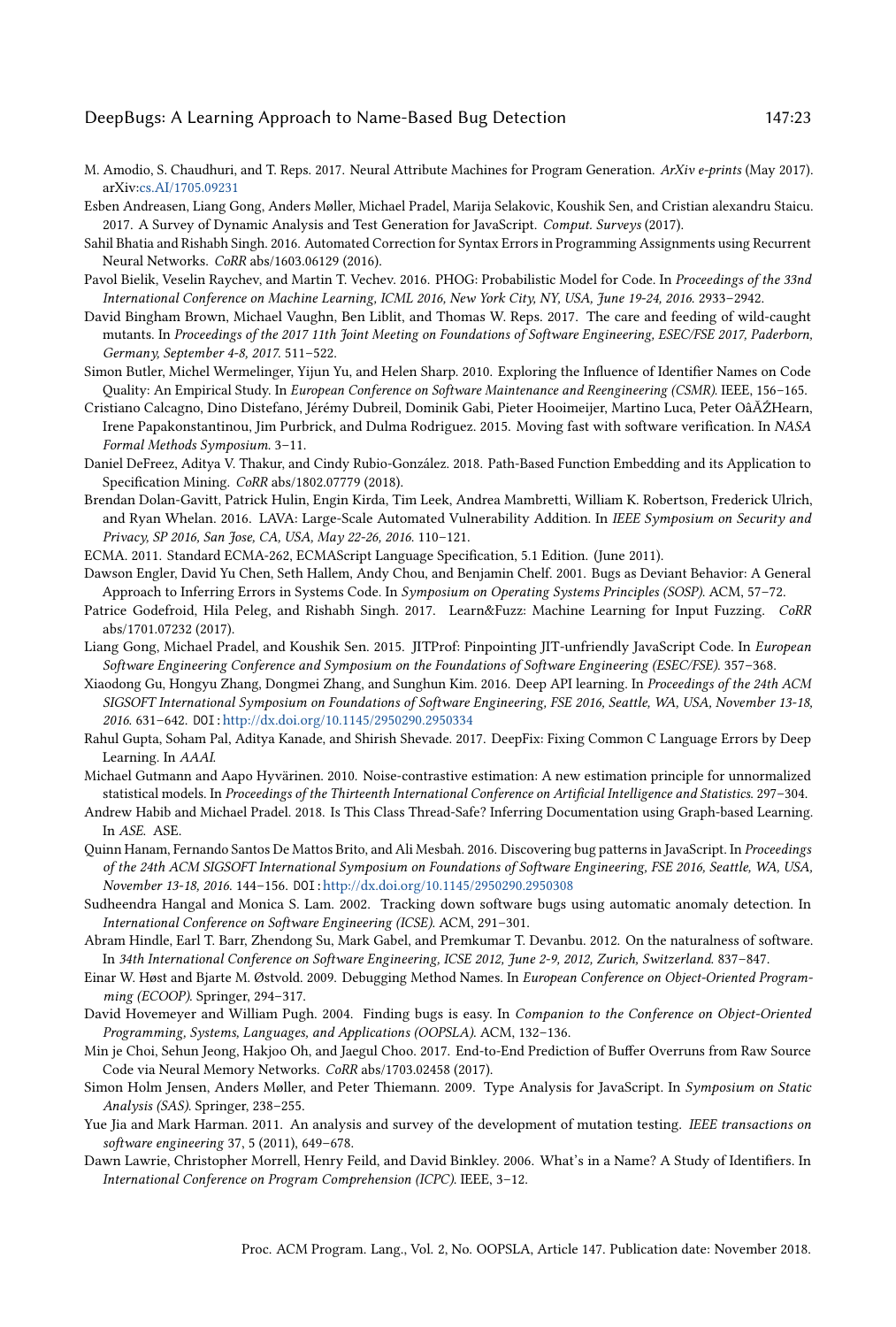#### 147:24 Michael Pradel and Koushik Sen

- <span id="page-23-19"></span>Zhen Li, Shouhuai Xu Deqing Zou and, Xinyu Ou, Hai Jin, Sujuan Wang, Zhijun Deng, and Yuyi Zhong. 2018. VulDeePecker: A Deep Learning-Based System for Vulnerability Detection. In NDSS.
- <span id="page-23-20"></span>Bin Liang, Pan Bian, Yan Zhang, Wenchang Shi, Wei You, and Yan Cai. 2016. AntMiner: Mining More Bugs by Reducing Noise Interference. In ICSE.
- <span id="page-23-0"></span>Hui Liu, Qiurong Liu, Cristian-Alexandru Staicu, Michael Pradel, and Yue Luo. 2016. Nomen Est Omen: Exploring and Exploiting Similarities between Argument and Parameter Names. In International Conference on Software Engineering  $(ICSE)$ . 1063-1073.
- <span id="page-23-13"></span>Peng Liu, Xiangyu Zhang, Marco Pistoia, Yunhui Zheng, Manoel Marques, and Lingfei Zeng. 2017. Automatic Text Input Generation for Mobile Testing. In ICSE.
- <span id="page-23-8"></span>Tomas Mikolov, Kai Chen, Greg Corrado, and Jeffrey Dean. 2013a. Efficient Estimation of Word Representations in Vector Space. CoRR abs/1301.3781 (2013). <http://arxiv.org/abs/1301.3781>
- <span id="page-23-4"></span>Tomas Mikolov, Ilya Sutskever, Kai Chen, Gregory S. Corrado, and Jeffrey Dean. 2013b. Distributed Representations of Words and Phrases and their Compositionality. In Advances in Neural Information Processing Systems 26: 27th Annual Conference on Neural Information Processing Systems 2013. Proceedings of a meeting held December 5-8, 2013, Lake Tahoe, Nevada, United States. 3111-3119.
- <span id="page-23-3"></span>Martin Monperrus, Marcel Bruch, and Mira Mezini. 2010. Detecting Missing Method Calls in Object-Oriented Software. In European Conference on Object-Oriented Programming (ECOOP). Springer, 2-25.
- <span id="page-23-14"></span>Lili Mou, Ge Li, Lu Zhang, Tao Wang, and Zhi Jin. 2016. Convolutional Neural Networks over Tree Structures for Programming Language Processing. In Proceedings of the Thirtieth AAAI Conference on Artificial Intelligence, February 12-17, 2016, Phoenix, Arizona, USA. 1287-1293.
- <span id="page-23-18"></span>Vijayaraghavan Murali, Swarat Chaudhuri, and Chris Jermaine. 2017. Finding Likely Errors with Bayesian Specifications. CoRR abs/1703.01370 (2017). <http://arxiv.org/abs/1703.01370>
- <span id="page-23-5"></span>Anh Tuan Nguyen and Tien N. Nguyen. 2015. Graph-Based Statistical Language Model for Code. In 37th IEEE/ACM International Conference on Software Engineering, ICSE 2015, Florence, Italy, May 16-24, 2015, Volume 1. 858-868.
- <span id="page-23-16"></span>Trong Duc Nguyen, Anh Tuan Nguyen, Hung Dang Phan, and Tien N. Nguyen. 2017. Exploring API embedding for API usages and applications. In Proceedings of the 39th International Conference on Software Engineering, ICSE 2017, Buenos Aires, Argentina, May 20-28, 2017. 438-449.
- <span id="page-23-12"></span>Jibesh Patra and Michael Pradel. 2016. Learning to Fuzz: Application-Independent Fuzz Testing with Probabilistic, Generative Models of Input Data. Technical Report TUD-CS-2016-14664. TU Darmstadt.
- <span id="page-23-7"></span>Jannik Pewny and Thorsten Holz. 2016. EvilCoder: automated bug insertion. In Annual Conference on Computer Security Applications (ACSAC). 214-225.
- <span id="page-23-1"></span>Michael Pradel and Thomas R. Gross. 2011. Detecting anomalies in the order of equally-typed method arguments. In International Symposium on Software Testing and Analysis (ISSTA). 232-242.
- <span id="page-23-21"></span>Michael Pradel, Ciera Jaspan, Jonathan Aldrich, and Thomas R. Gross. 2012. Statically Checking API Protocol Conformance with Mined Multi-Object Specifications. In International Conference on Software Engineering (ICSE). 925-935.
- <span id="page-23-23"></span>Michael Pradel, Parker Schuh, and Koushik Sen. 2015. TypeDevil: Dynamic Type Inconsistency Analysis for JavaScript. In International Conference on Software Engineering (ICSE).
- <span id="page-23-17"></span>Baishakhi Ray, Vincent Hellendoorn, Saheel Godhane, Zhaopeng Tu, Alberto Bacchelli, and Premkumar T. Devanbu. 2016. On the "naturalness" of buggy code. In Proceedings of the 38th International Conference on Software Engineering, ICSE 2016, Austin, TX, USA, May 14-22, 2016. 428-439.
- <span id="page-23-10"></span><span id="page-23-9"></span>Veselin Raychev, Pavol Bielik, and Martin Vechev. 2016a. Probabilistic Model for Code with Decision Trees. In OOPSLA.
- Veselin Raychev, Pavol Bielik, Martin T. Vechev, and Andreas Krause. 2016b. Learning programs from noisy data. In Proceedings of the 43rd Annual ACM SIGPLAN-SIGACT Symposium on Principles of Programming Languages, POPL 2016, St. Petersburg, FL, USA, January 20 - 22, 2016. 761-774.
- <span id="page-23-6"></span>Veselin Raychev, Martin T. Vechev, and Andreas Krause. 2015. Predicting Program Properties from "Big Code".. In Principles of Programming Languages (POPL). 111-124.
- <span id="page-23-11"></span>Veselin Raychev, Martin T. Vechev, and Eran Yahav. 2014. Code completion with statistical language models. In ACM SIGPLAN Conference on Programming Language Design and Implementation, PLDI '14, Edinburgh, United Kingdom - June 09 - 11, 2014. 44.
- <span id="page-23-2"></span>Andrew Rice, Edward Aftandilian, Ciera Jaspan, Emily Johnston, Michael Pradel, and Yulissa Arroyo-Paredes. 2017. Detecting Argument Selection Defects. In OOPSLA.
- <span id="page-23-22"></span>Peter Thiemann. 2005. Towards a Type System for Analyzing JavaScript Programs. In European Symposium on Programming  $(ESOP)$ . 408-422.
- <span id="page-23-15"></span>Bogdan Vasilescu, Casey Casalnuovo, and Premkumar T. Devanbu. 2017. Recovering clear, natural identifiers from obfuscated JS names. In Proceedings of the 2017 11th Joint Meeting on Foundations of Software Engineering, ESEC/FSE 2017, Paderborn, Germany, September 4-8, 2017. 683-693.